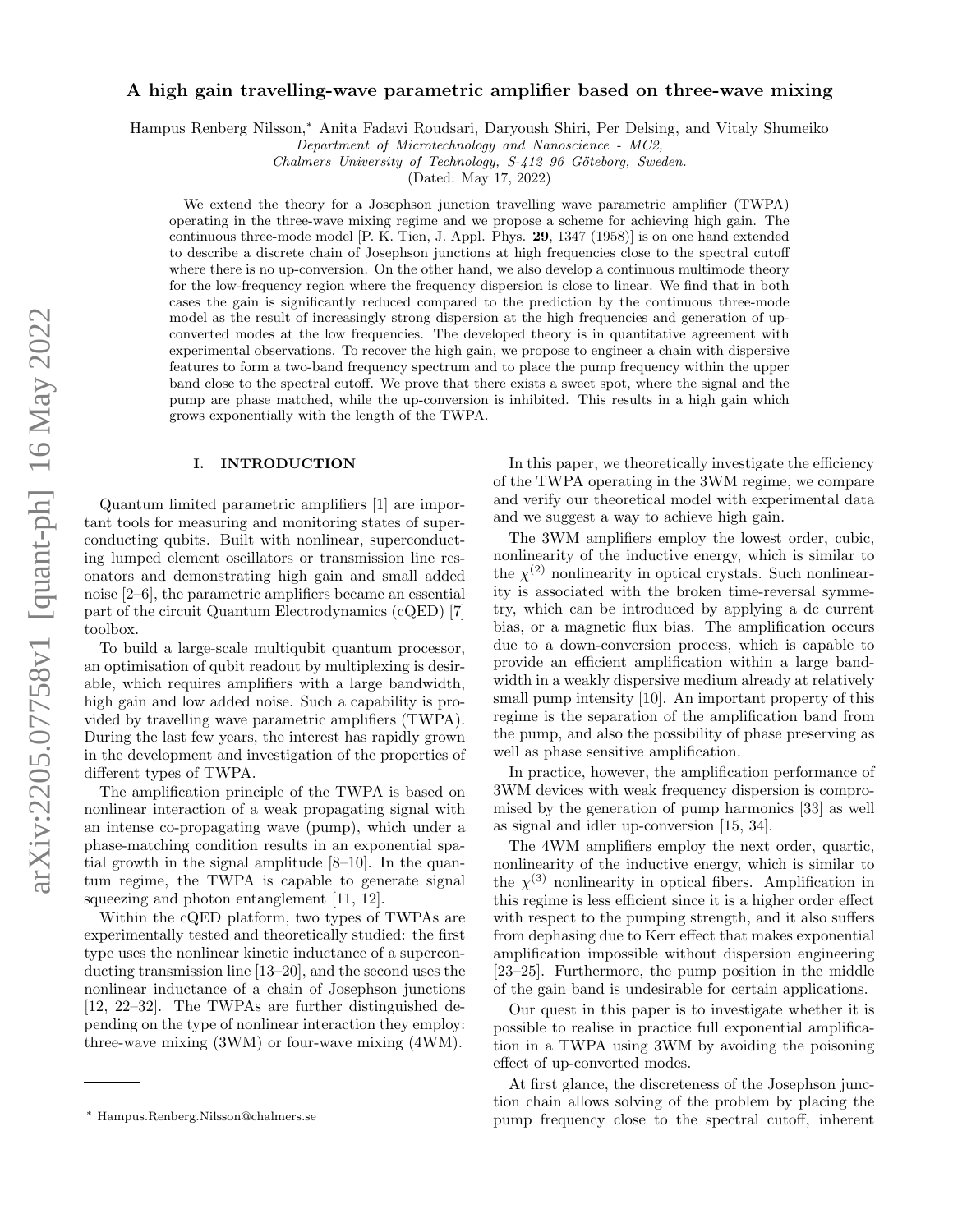2

in the discrete chains, and thus eliminating the upconverted modes. Our analysis based on the exact solution for the discrete chain shows that this is in principle possible. However, to overcome the effect of dispersion, which becomes increasingly strong in the vicinity of the spectral cutoff, a rather strong pump signal is required that is unlikely to be realised in practice.

We propose to solve this difficulty by engineering a two-band frequency spectrum of the TWPA and placing the pump within the upper band close to the spectral cutoff. In this case, as we prove, there exists a sweet spot where the pump and the signal belong to the different bands and are exactly phase-matched, while the generation of up-converted modes is inhibited since the pump is close enough to the cutoff. In the vicinity of this sweet spot, a rather broad window opens where a strong exponential amplification occurs. The width of this window is limited by the dispersion and up-conversion effects (c.f. experimental observation in a kinetic inductance TWPA in [19]).

The structure of the paper is the following. In Section II we derive universal dynamic equations for three different kinds of TWPAs, that use either current biased junctions, or magnetic flux biased radio-frequency superconducting quantum interference devices (rf-SQUIDs) [29], or magnetic flux biased superconducting nonlinear asymmetric inductive elements (SNAILs) [31].

In Section III we derive the exact solution to the model containing only three modes involved in the downconversion, while neglecting up-converted modes, and we evaluate the exponential gain and the frequency region where the exponential gain exists. This part is a generalisation of the solution for a continuous medium in Ref. [10]. Here we also evaluate the pumping strength required for this model to be valid.

In Section IV we investigate the low frequency region with weak frequency dispersion and show that generation of up-converted modes makes it impractically hard to achieve high exponential gain (cf. [34]). We also compare our theoretical results with experimental data obtained on a SNAIL-based TWPA, and find a very good quantitative agreement.

In Section V we pursue the strategy of boosting the gain by engineering a two-band spectrum of the TWPA. We identify the sweet spots, where the high gain is achieved, for the two TWPA designs - adding resonators to unit cells [23–25], and periodically modulating the TWPA parameters [27]. The obtained results are summarised in Section VI.

# II. TWPA DYNAMICAL EQUATIONS

The travelling-wave parametric amplifier we study is a chain of identical cells, each consisting of a block of Josephson elements,  $\mathcal{L}_{J}$ , and a capacitor,  $C$ , as depicted in Fig. 1.

A convenient starting point for a dynamical description



FIG. 1: Circuit diagram of a general discrete TWPA (a), the dashed line indicates a unit cell of length a. Options for the Josephson junction block  $\mathcal{L}_J$ : (b)

current biased junction, (c) flux-biased rf-SQUID, (d) flux-biased SNAIL.

of the TWPA is the Lagrangian [35],

$$
\mathcal{L} = \left(\frac{\Phi_0}{2\pi}\right)^2 \sum_{n=1}^N \left(\frac{C}{2} \dot{\phi}_n^2 + \mathcal{L}_\mathrm{J}[\theta_n]\right),\tag{1}
$$

where  $\phi_n(t)$  is the dynamical variable - the superconducting phase at node n,  $\dot{\phi}_n(t)$  is its time derivative,  $\Phi_0 = h/(2e)$  is the magnetic flux quantum,  $\mathcal{L}_J$  is the Lagrangian of the Josephson junction block, and  $\theta_n =$  $\phi_n - \phi_{n-1}$  is the superconducting phase difference across the block.

We consider three flavours for the Josephson junction blocks suitable for 3WM. The simplest one is the Josephson junction block consisting of a single Josephson junction, Fig. 1b,

$$
\mathcal{L}_{\mathcal{J}}[\theta_n] = \left(\frac{C_{\mathcal{J}}}{2}\dot{\theta}_n^2 + \frac{1}{L_{\mathcal{J}}} \cos \theta_n\right),\tag{2}
$$

where  $C_J$  and  $L_J = \hbar/(2eI_c)$  are the Josephson junction capacitance and inductance, respectively.

In order to provide the 3WM mechanism, the Josephson junction has to be biased with a dc current,  $I_{dc}$ , which induces a constant shift of the phase difference across each cell,  $\theta_0$ , defined by equation,

$$
\sin \theta_0 = \frac{I_{\rm dc}}{I_{\rm c}}.\tag{3}
$$

After including this constant shift to the phase difference,  $\theta_n \to \theta_0 + \theta_n(t)$ , a dynamical equation for the TWPA is derived by varying the Lagrangian over the dynamical variable  $\phi_n(t)$  yielding,

$$
\ddot{\phi}_n - \frac{C_J}{C} (\ddot{\theta}_{n+1} - \ddot{\theta}_n) - \bar{\omega}_0^2 (\sin \theta_{n+1} - \sin \theta_n) \n- \bar{\omega}_0^2 \tan \theta_0 (\cos \theta_{n+1} - \cos \theta_n) = 0,
$$
\n(4)

where

$$
\bar{\omega}_0^2 = \frac{\cos \theta_0}{L_J C} \tag{5}
$$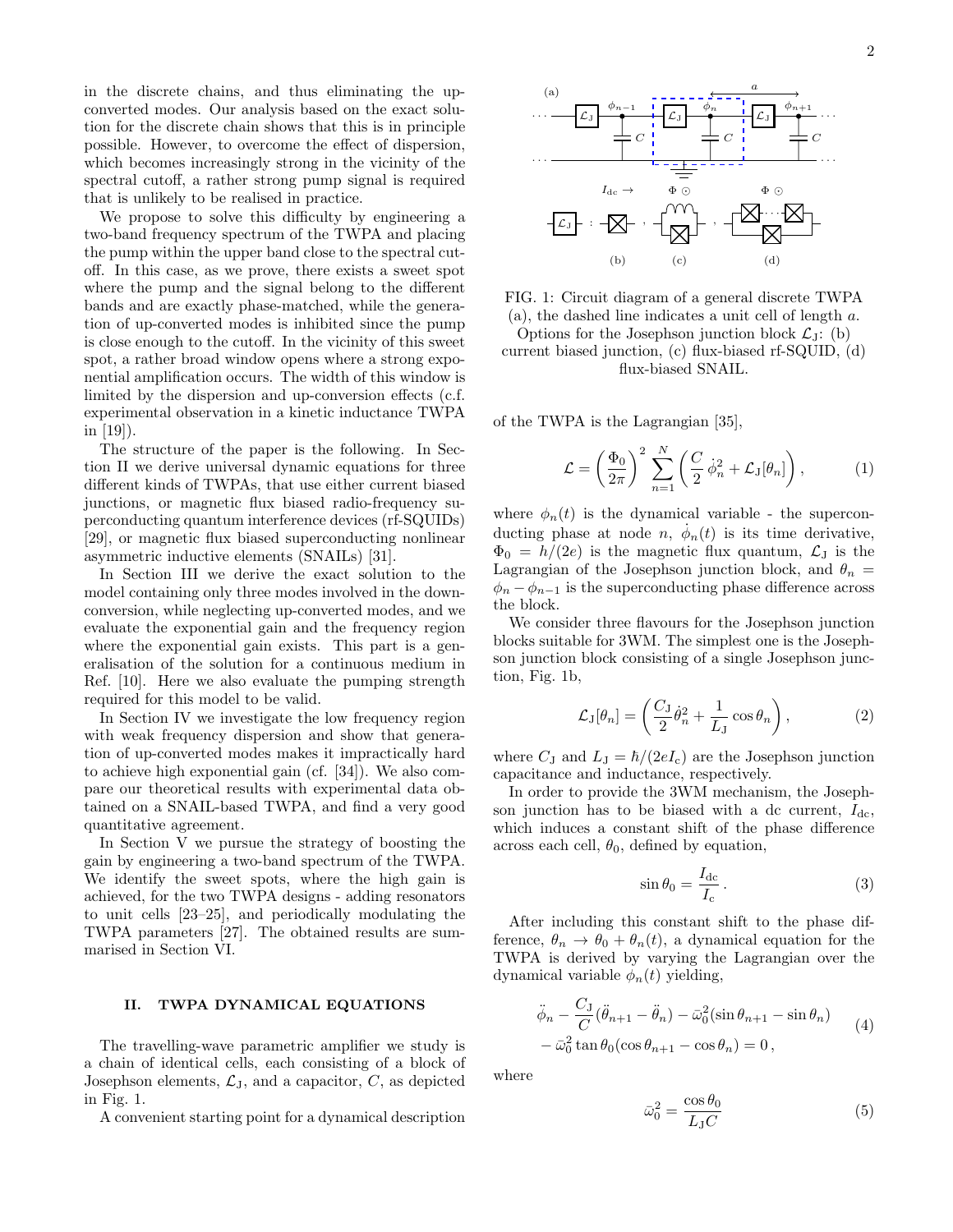is the resonance frequency of the current-biased  $L_{J}C$ oscillator.

The linear terms, with respect to  $\theta_n$ , in Eq. (4) define the spectral properties of propagating waves in the TWPA, while the nonlinear terms, with respect to  $\theta_n$ , are responsible for the mixing processes. In the absence of the biasing dc current the 3WM term vanishes.

The TWPA dispersion relation is derived by assuming the solution to a linearised version of Eq. (4) as a discrete analogue to the propagating wave with quasi-wave vector  $\kappa, \phi_n(t) \propto e^{i(\kappa n - \omega t)}$ , giving the relation,

$$
2\bar{\omega}_0 \sin\frac{\kappa}{2} = \frac{\omega}{\sqrt{1 - (C_J/C)(\omega/\bar{\omega}_0)^2}}.
$$
 (6)

The dispersion relation has a cutoff at  $\kappa_c = \pi$ , where the frequency reaches the maximum value  $\omega_c$ ,

$$
\omega_{\rm c} = \frac{2\bar{\omega}_0}{\sqrt{1 + 4C_J/C}}\,. \tag{7}
$$

The dispersion relation cutoff is related to the discrete nature of the TWPA, but it is also affected by the Josephson junction capacitance. In practice, however, the latter is usually small,  $C_J \ll C$ , and we will neglect it for most of the theoretical analysis throughout the paper, but keep it when comparing with experiments in Section IV D.

Assuming a small amplitude of the phase oscillation,  $|\theta_n| \ll 1$ , we expand trigonometric functions in Eq. (4) up to the second order, thus retaining the 3WM term but omitting the higher order 4WM term, to get,

$$
\ddot{\phi}_n - \bar{\omega}_0^2 (\theta_{n+1} - \theta_n) = -\frac{\bar{\omega}_0^2 \tan \theta_0}{2} (\theta_{n+1}^2 - \theta_n^2) . \quad (8)
$$

An alternative solution for a 3WM TWPA is to use an rf-SQUID instead of a Josephson junction [29], as shown in Fig. 1c. An rf-SQUID includes an inductance  $L$  in parallel with the Josephson junction, which allows replacing the dc current bias with a dc magnetic flux bias to achieve 3WM. The Lagrangian  $\mathcal{L}_{J}$  in this case has the form

$$
\mathcal{L}_{\mathrm{J}}[\theta_n] = \left(\frac{1}{L_{\mathrm{J}}} \cos(\theta_0 + \theta_n) - \frac{(\theta_0 + \theta_n + F)^2}{2L}\right), \quad (9)
$$

where  $F = 2\pi \Phi / \Phi_0$  is the normalised magnetic flux. The dc phase shift  $\theta_0$  is now defined, in the absence of net dc current through the rf-SQUID, by the relation

$$
\frac{\sin \theta_0}{L_J} + \frac{\theta_0 + F}{L} = 0.
$$
\n(10)

The dynamic equation now takes a form similar to the one in Eq. (8),

$$
\ddot{\phi}_n - \omega_{\rm rf}^2(\theta_{n+1} - \theta_n) = -\frac{\bar{\omega}_0^2 \tan \theta_0}{2} (\theta_{n+1}^2 - \theta_n^2),
$$
  

$$
\omega_{\rm rf}^2 = \left(\bar{\omega}_0^2 + \frac{1}{LC}\right).
$$
 (11)

Another alternative design is to replace the rf-SQUID with a SNAIL circuit [31], as shown in Fig. 1d. This device can be viewed as a modification of a dc-SQUID with several series connected junctions placed in one of the arms. The corresponding Lagrangian reads,

$$
\mathcal{L}_{\mathrm{J}}[\theta_n] = \frac{1}{L_{\mathrm{J1}}} \cos(\theta_0 + \theta_n + F) - \frac{\mathcal{N}}{L_{\mathrm{J2}}} \cos\frac{\theta_0 + \theta_n}{\mathcal{N}}, \tag{12}
$$

here  $N$  refers to the number of identical junctions in the top arm in Fig. 1d. The biasing phase difference is defined in the absence of the net dc current through the SNAIL, by

$$
\frac{2\pi}{\Phi_0} I_S = \frac{1}{L_{J1}} \sin(\theta_0 + F) + \frac{1}{L_{J2}} \sin\frac{\theta_0}{\mathcal{N}} = 0. \quad (13)
$$

Proceeding with the derivation in a similar way to the single junction TWPA, we get the following dynamical equation for the SNAIL-TWPA,

$$
\ddot{\phi}_n - \omega_S^2 (\theta_{n+1} - \theta_n) = -\frac{\omega_S^2 \chi_3}{2} (\theta_{n+1}^2 - \theta_n^2) , \qquad (14)
$$

where

$$
\omega_S^2 = \frac{1}{L_{J1}C} \cos(\theta_0 + F) + \frac{1}{L_{J2}C\mathcal{N}} \cos\frac{\theta_0}{\mathcal{N}},
$$
  

$$
\chi_3 = \frac{1}{\omega_S^2} \left( \frac{1}{L_{J1}C} \sin(\theta_0 + F) + \frac{1}{L_{J2}C\mathcal{N}^2} \sin\frac{\theta_0}{\mathcal{N}} \right).
$$
 (15)

It is worth to note at this point that it is not possible to employ an asymmetric dc-SQUID for 3-wave mixing instead of the SNAIL: in this case  $\mathcal{N} = 1$  in Eq. (15), and the nonlinear term in Eq. (14) turns to zero by virtue of Eq. (13).

Comparing Eqs.  $(4)$ ,  $(11)$  and  $(14)$ , we find that they all have similar structures and could be written in a universal form,

$$
\frac{1}{\omega_0^2} \ddot{\phi}_n - (\phi_{n+1} - 2\phi_n + \phi_{n-1})
$$
\n
$$
= -\frac{\chi_3}{2} \left[ (\phi_{n+1} - \phi_n)^2 - (\phi_n - \phi_{n-1})^2 \right],
$$
\n(16)

where  $\omega_0$  is the resonance frequency of the cell, and  $\chi_3$  is the 3WM nonlinear coefficient. Particular values of these quantities for different TWPA designs are presented in Table I.

TABLE I: Summary of resonance frequencies and 3WM nonlinear coefficients for different TWPA designs.

| <b>TWPA</b>  | <b>Bias</b> | $\omega_0$                                    | $\chi_3$                                                              |
|--------------|-------------|-----------------------------------------------|-----------------------------------------------------------------------|
|              |             | Junction   Current   $\bar{\omega}_0$ Eq. (5) | $\tan \theta_0$                                                       |
| RF-SQUID     | Flux        | $ \omega_{\rm rf}$ Eq. (11)                   | $\left(\frac{\bar{\omega}_0}{\omega_{\rm rf}}\right)^2 \tan \theta_0$ |
| <b>SNAIL</b> | Flux        | $ \omega_S$ Eq. (15)                          | Eq. $(15)$                                                            |

# III. 3-MODE MODEL

The amplification in a TWPA results from the process of resonant down-conversion, when the frequencies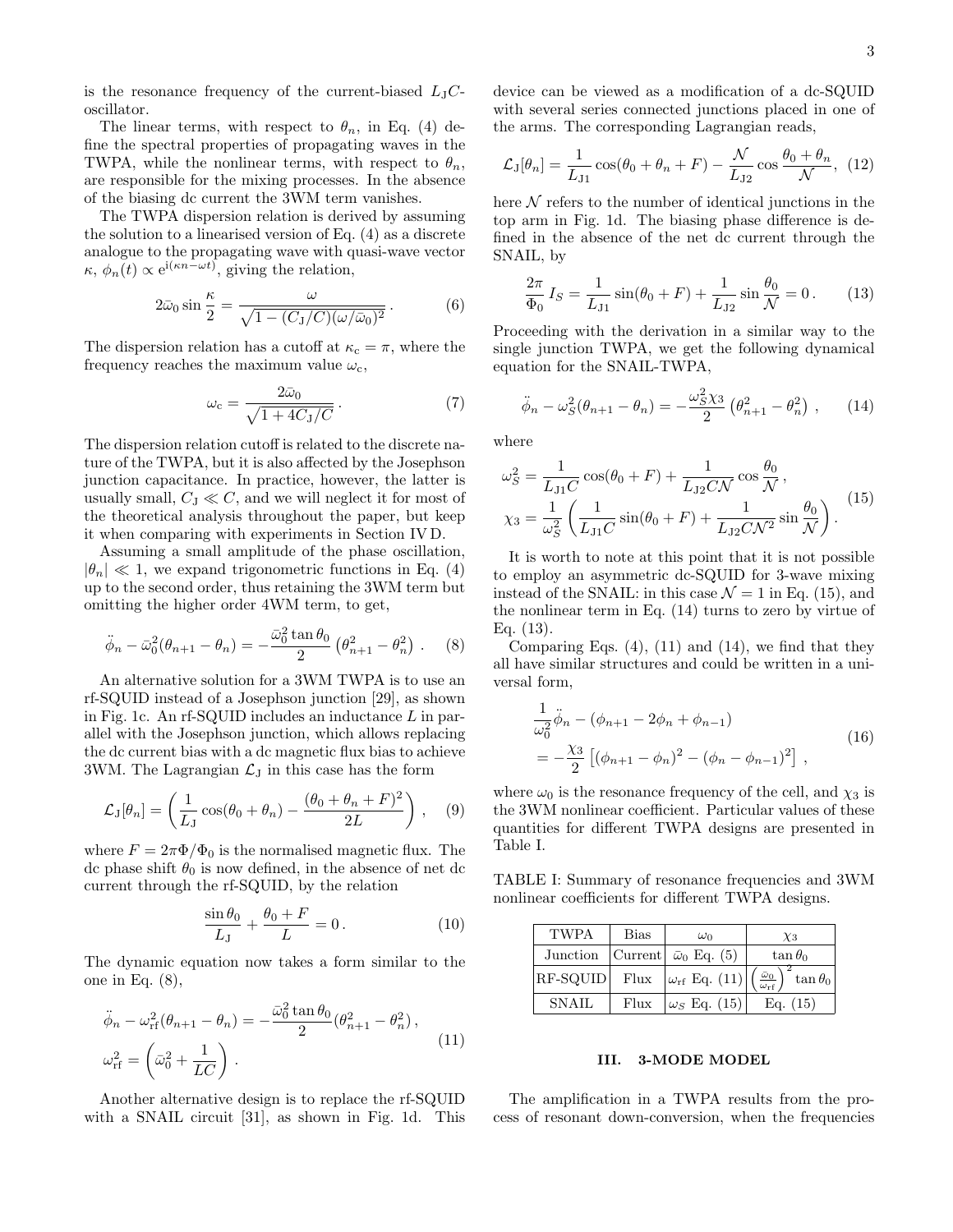of three interacting waves, i.e. pump, signal, and idler, obey the resonance condition,  $\omega_{\rm p} = \omega_{\rm s} + \omega_{\rm i}$ . Besides this process necessary for amplification, the nonlinear term in Eq. (16) generates a large set of up-converted modes of all the waves involved in the amplification and their combinations. These processes of up-conversion significantly degrade the performance of the amplifier, as we will show in the next section.

To reveal the full amplification potential of the 3WM mechanism, we consider an ideal model where only three waves participating in the down-conversion are taken into account, while all the up-converted modes are neglected. In this model, the field in the TWPA chain consists of a linear combination of three partial harmonic tones,

$$
\phi_n(t) = \frac{1}{2} \sum_{\alpha = \text{p}, \text{s}, \text{i}} \left( A_{\alpha, n} e^{-i\omega_\alpha t} + \text{c.c.} \right) \tag{17}
$$

whose amplitudes satisfy equation that follows from Eq. (16),

 $\overline{2}$ 

$$
\frac{\omega_{\alpha}^{2}}{\omega_{0}^{2}}A_{\alpha,n} + (A_{\alpha,n+1} - 2A_{\alpha,n} + A_{\alpha,n-1}) =
$$
\n
$$
\frac{\chi_{3}\omega_{\alpha}}{2\pi} \int_{0}^{\frac{2\pi}{\omega_{\alpha}}} [(\phi_{n+1} - \phi_{n})^{2} - (\phi_{n} - \phi_{n-1})^{2}] e^{i\omega_{\alpha}t} dt,
$$
\n(18)

where integration is done over the period of the corresponding mode.

For the pump amplitude, the right-hand side of Eq. (18) only contains the resonant products,  $A_{s,n}A_{i,n}$ , which are responsible for the pump depletion. For the amplifiers employed for qubit measurements, an input signal is typically  $\sim 1 \text{ nA}$ , which is by two orders of magnitude smaller than the pump current, which is typically a considerable fraction of the critical current,  $I_c \sim 1 \mu A$ . Thus, for a power gain up to the order of 40 dB the signal and idler remain weak compared to the pump within the whole TWPA chain,  $A_{s,n}$ ,  $A_{i,n} \ll A_{p,n}$ , and we will neglect their effect on the pump. As a result, Eq. (18) for the pump becomes linear and has a free propagating wave solution,  $A_{p,n} = A_p e^{-i\kappa_p n}$ , with the dispersion relation,

$$
\omega_{\rm p}^2 = 4\omega_0^2 \sin^2 \frac{\kappa_{\rm p}}{2} \,. \tag{19}
$$

The dispersion relation has a cutoff at  $\omega_c = 2\omega_0$ ,  $\kappa_c = \pi$ , and is strongly dispersive in the vicinity of the cutoff. In the long-wave limit,  $\kappa_{\rm p} \ll 1$ , the dispersion relation becomes linear,  $\omega_{\rm p} \approx \omega_0 \kappa_{\rm p}.$ 

Proceeding to the equations for signal and idler we find that the only resonant contributions here come from the products  $A_{p,n} A_{i,n}^*$  for the signal, and  $A_{p,n} A_{s,n}^*$  for the idler. This implies that the equations form a linear equation set. The solution ansatz has the form,

$$
A_{s,n} = A_s e^{i\frac{\kappa_p + \tilde{\kappa}_n}{2}n}, \quad A_{i,n}^* = A_i^* e^{-i\frac{\kappa_p - \tilde{\kappa}_n}{2}n}, \quad (20)
$$

where  $\tilde{\kappa}$  is an unknown quasi-wave vector. Then the corresponding equations in Eq. (18) reduce to an algebraic equation for spatio-temporally independent amplitude,  $A_{\rm s}$ ,

$$
\frac{\omega_{\rm s}^2}{\omega_0^2} A_{\rm s} - 4 \sin^2 \frac{\kappa_{\rm p} + \tilde{\kappa}}{4} A_{\rm s} =
$$
\n
$$
= -\frac{\chi_3 A_{\rm p}}{2} \left[ \left( 1 - e^{-i\kappa_{\rm p}} \right) \left( 1 - e^{i\frac{\kappa_{\rm p} - \tilde{\kappa}}{2}} \right) - \left( e^{i\kappa_{\rm p}} - 1 \right) \left( e^{-i\frac{\kappa_{\rm p} - \tilde{\kappa}}{2}} - 1 \right) \right] A_{\rm i}^*,
$$
\n(21)

and a similar equation for  $A_i$  with the replacements,  $A_{\rm s} \leftrightarrow A_{\rm i}, \omega_{\rm s} \to \omega_{\rm i}, \text{ and } \kappa_{\rm p} \to -\kappa_{\rm p}.$ 

The quasi-wave vector  $\tilde{\kappa}$  is found from the solubility condition for Eq.  $(21)$  and equation for  $A_i$ , *i.e.* from the condition for the determinant of the system to be equal to zero. After some algebra the corresponding equation can be presented in the form,

$$
0 = \sin \frac{\kappa_{\rm p} - 2\kappa_{\rm s} + \tilde{\kappa}}{4} \sin \frac{\kappa_{\rm p} - 2\kappa_{\rm i} - \tilde{\kappa}}{4}
$$
  
 
$$
\times \sin \frac{\kappa_{\rm p} + 2\kappa_{\rm s} + \tilde{\kappa}}{4} \sin \frac{\kappa_{\rm p} + 2\kappa_{\rm i} - \tilde{\kappa}}{4}
$$
  
 
$$
- \chi_3^2 |A_{\rm p}|^2 \sin^2 \frac{\kappa_{\rm p}}{2} \sin^2 \frac{\kappa_{\rm p} + \tilde{\kappa}}{4} \sin^2 \frac{\kappa_{\rm p} - \tilde{\kappa}}{4}.
$$
 (22)

A solution to this equation generally has the imaginary part that describes the amplification effect. We quantify the amplification with the gain coefficient  $g = \text{Im}(\tilde{\kappa}/2)$ , which characterises the amplitude gain per unit cell and is related to the power gain of TWPA as

$$
G(dB) = 20gN \log_{10}(e) , \qquad (23)
$$

where  $N$  is the number of unit cells.

The exact numerical solution for  $q$  at the degeneracy point,  $\omega_s = \omega_i = \omega_p/2$ , is presented in Fig. 2a for different pumping strengths. The pumping strength here is characterised through the quantity

$$
\varepsilon = |\chi_3 \theta_{\rm p}| \,, \quad \theta_{\rm p} = 2 \sin \frac{\kappa_{\rm p}}{2} A_{\rm p} = \frac{\omega_{\rm p}}{\omega_0} A_{\rm p} \,. \tag{24}
$$

Here  $\theta_{\rm p}$  is the the amplitude of oscillation of phase difference across the cell associated with the pump amplitude at the node,  $A_p$ . At small frequencies,  $\omega_p \ll \omega_c$ ,  $\kappa_{\rm p} \ll 1$ , the gain coefficient is small and grows linearly with frequency. It reaches a maximum and then sharply drops to zero at the gain cutoff frequency,  $\omega_{\rm p} = \Omega_{\rm c}$ . The maximum gain and  $\Omega_c$  depend on the pumping strength as illustrated in Fig. 3. As seen from Fig. 2a, the maximum gain at large frequencies is quite large: for pumping strength  $\varepsilon \approx 0.4$ , the gain coefficient reaches the value  $g \approx 0.06$ , which translates to the power gain,  $G \approx 26$  dB, for a chain with  $N = 50$  cells.

A numerical solution of Eq. (22) for the gain coefficient as a function of detuning is presented in Fig. 2b with solid lines. The plots are made for the pump frequency values corresponding to maxima of the gain coefficients in Fig. 2a for the same pump intensities.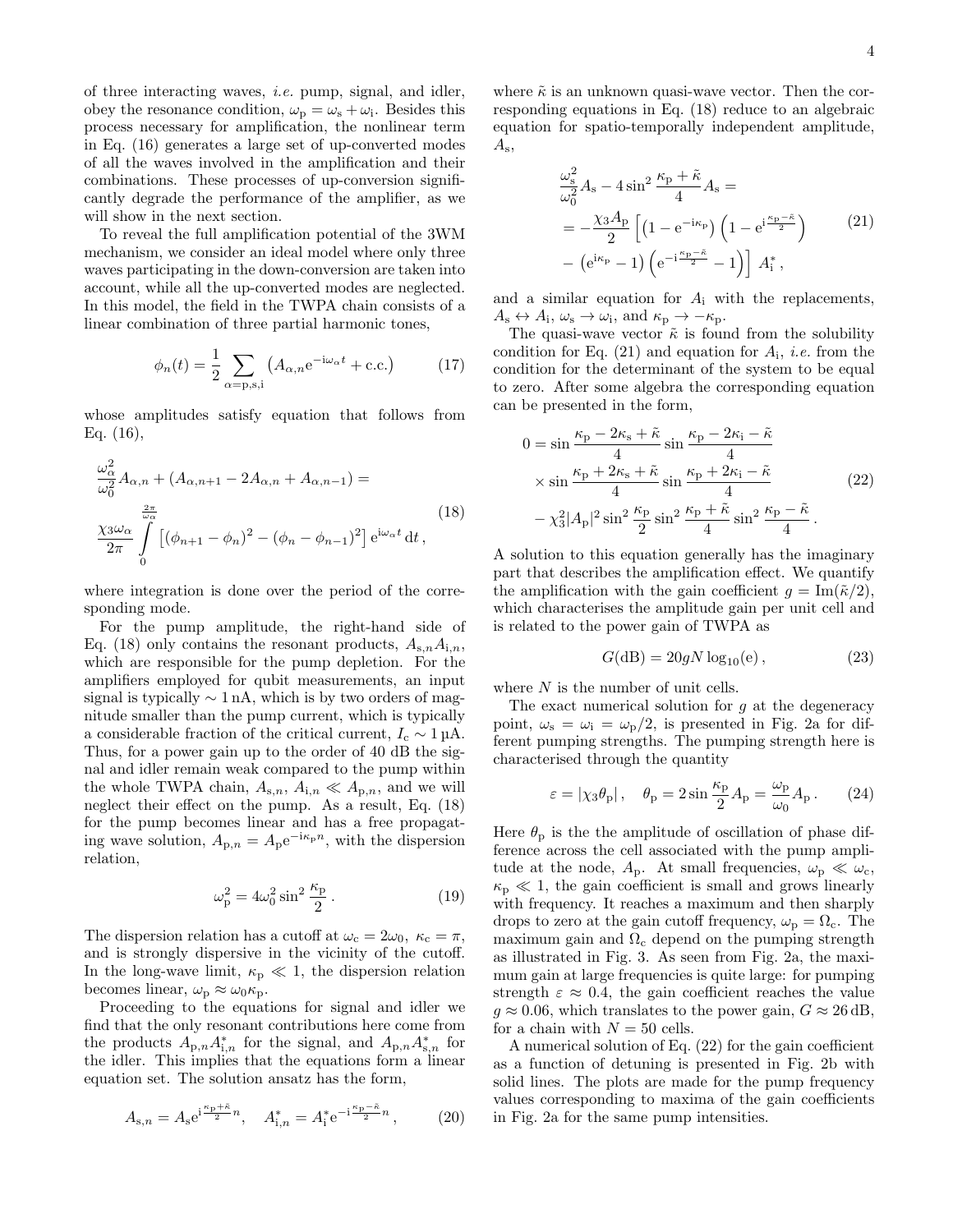To better understand the gain properties, we derive an approximate analytical solution to Eq. (22). To this end we cast  $\tilde{\kappa}$  on the form,

$$
\tilde{\kappa} = \kappa_{\rm s} - \kappa_{\rm i} - 2ig \,, \tag{25}
$$

where quasi-wave vectors,  $\kappa_{s,i}$ , are related to the signal and idler respective frequencies via the dispersion relation similar to Eq. (19). We also define the detuning from the degeneracy point,

$$
\delta = \frac{\omega_{\rm s} - \omega_{\rm p}/2}{\omega_{\rm p}/2},\tag{26}
$$

and the phase mismatch  $\Delta(\delta)$ ,

$$
\Delta(\delta) = \kappa_{\rm p} - \kappa_{\rm s}(\delta) - \kappa_{\rm i}(\delta). \tag{27}
$$

At weak coupling,  $\varepsilon \ll 1$ , the gain coefficient is small, as is also seen in Fig. 2a, in comparison with the wave vectors  $\kappa_{\rm p} \sim \kappa_{\rm s} \sim \kappa_{\rm i}$ , which are of order unity at high frequencies, as given by the dispersion relation in Eq. (6). On the other hand, the phase mismatch, which is sufficient to suppress the gain is also small. Therefore, both g and  $\Delta(\delta)$  are small additive corrections to  $\kappa_{\rm p,s,i}$ , and can be omitted from the corresponding terms in Eq. (22). This approximation yields the explicit solution for  $g$ ,

$$
\sinh^2 \frac{g}{2} = -\sin^2 \frac{\Delta(\delta)}{4} + \chi_3^2 |A_p|^2 \frac{\sin^2 \frac{\kappa_p}{2}}{\sin \kappa_s \sin \kappa_i}
$$

$$
\times \left( \sin^2 \frac{\kappa_s + \kappa_i}{4} - \sin^2 \frac{\kappa_s - \kappa_i}{4} \right)^2.
$$
 (28)

The obtained solution is a generalisation to a discrete chain and arbitrary frequency of the result obtained in [10] for a continuous medium. One can see from Eq. (28) that it is the competition between the nonlinear coupling controlled by the intensity of the pump (the second term on the right) and the phase mismatch (the first term on the right) that determines whether  $q$  is real or imaginary, i.e., whether exponential amplification occurs or not. The sharp drop of the gain is explained by the increasingly strong dispersion near the cutoff frequency. At zero detuning, Eq. (28) reduces to the form

$$
\sinh^2 \frac{g}{2} = -\sin^2 \frac{\Delta}{4} + \chi_3^2 |A_p|^2 \sin^4 \frac{\kappa_p}{4},\qquad(29)
$$

where

$$
\Delta = \Delta(0) = \kappa_{\rm p} - 2\kappa_{\rm s} \tag{30}
$$

is the phase mismatch between the frequency points,  $\omega_{\rm p}$ and  $\omega_{\rm p}/2$ . This solution is represented in Fig. 2 with dashed lines.

Equation (22) and its approximate analytical solution, Eq. (28), together with numerical solution presented in Fig. 2 constitute the first main result of this paper.



FIG. 2: Gain coefficient from numerically solving Eq. (22) (solid), and from Eq. (28) (dashed), for different pumping strengths,  $\varepsilon = 0.1$  (blue) and 0.4 (orange). (a) Gain coefficient at zero detuning,  $\delta = 0$ , as function of pump frequency. (b) Gain coefficient as function of detuning at the pump frequencies,  $\omega_p/\omega_0 = 0.67$  and 1.31, corresponding to the maximum gain coefficient at zero detuning.

# A. Validity of the model

the pump, the condition,  $\omega_{\rm p} > \omega_0$ , guarantees that the

The validity of the model above relies on the absence of up-converted modes of the pump, signal, and idler. For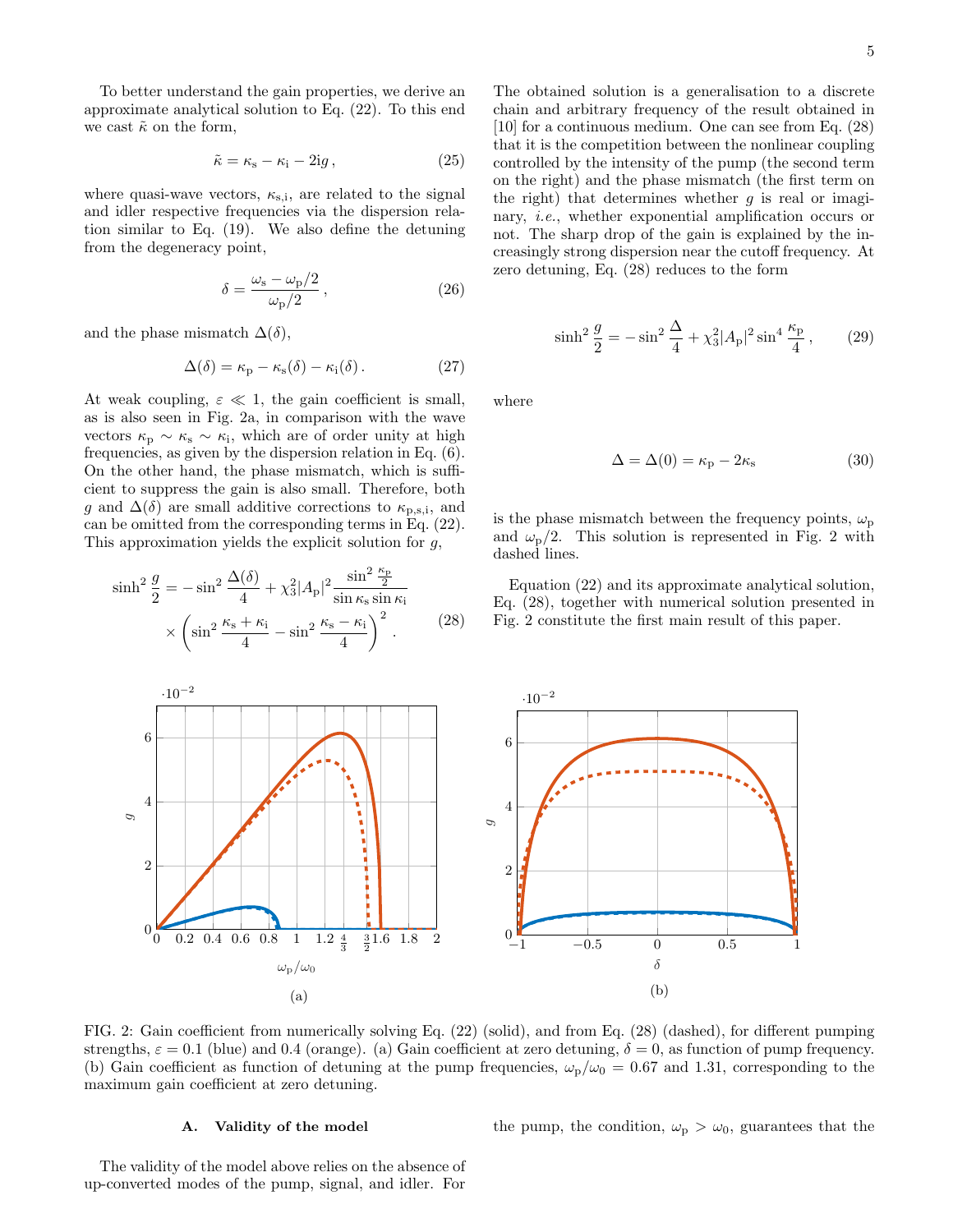

FIG. 3: Maximum value of the gain coefficient (orange) and the gain coefficient cutoff frequency  $\Omega_c$  (blue) as functions of the pumping strength.

second pump harmonic falls above the cutoff,  $\omega_c = 2\omega_0$ . For the signal/idler the lowest bound is established by condition that the up-converted signal at zero detuning falls above the cutoff,  $\omega_{\rm p}/2 + \omega_{\rm p} > 2\omega_0$ . This yields a more stringent constraint,  $\omega_{\rm p} > \Omega_{\rm th} = 4\omega_0/3$ . At pump frequency larger than this threshold value, the detuned signal and idler are not up-converted within the band defined by equation,

$$
|\delta| < 3\left(1 - \frac{\Omega_{\text{th}}}{\omega_{\text{p}}}\right). \tag{31}
$$

This situation is illustrated in Fig. 4.



FIG. 4: The regions of the absence/presence of up-conversion of pump, signal and idler. In the green region no up-conversion takes place, horizontal dashed line indicates  $\Omega_{\rm th}$ ; in light yellow regions up-conversion

of either signal or idler is possible, while in yellow region both signal and idler are up-converted but pump is not; in pink region all three modes are up-converted.

Therefore we conclude that the three-mode model considered is justified, when the gain cutoff frequency exceeds the threshold for no-up-conversion,  $\Omega_c(\varepsilon) > \Omega_{th}$ , and within the bandwidth in Eq. (31). This condition imposes the lowest bound for the required pumping strength. An accurate estimate of the lowest bound is extracted from the numerical solution to Eq. (22),

$$
\varepsilon \gtrsim 0.25\,. \tag{32}
$$

To obtain an analytical estimate we assume,  $q = 0$  in Eq. (29), to get,

$$
\chi_3|A_{\rm p}| > \frac{\sin\frac{\Delta}{4}}{\sin^2\frac{\kappa_{\rm p}}{4}}\,. \tag{33}
$$

At  $\omega_{\rm p} = \Omega_{\rm th}$ ,  $\kappa_{\rm p} \approx 0.46\pi$ , and for zero detuning,  $\delta = 0$ , we have  $\kappa_s \approx 0.22\pi$ , giving  $\Delta \approx 0.03\pi$ . This results in the bound for the pumping strength,  $\chi_3|A_p| > 0.20$ , or  $\varepsilon \geq 0.27$ , which slightly overestimates the exact result from Eq. (32).

The crucial question is now whether the required coupling strength can be experimentally achieved with a feasible pump intensity. Let us first consider the dc current biased TWPA. The pumping strength here is limited by the switching of the Josephson junctions to the resistive branch. In the quantum limit, the maximum dc supercurrent that the junction can sustain corresponds to the disappearance of the last quantized energy level from the well of the tilted Josephson potential. The maximum dc supercurrent can be crudely es- $\sqrt{\cos \theta_0/(L_\text{J}C_\Sigma)}$  is the effective plasma frequency for timated from the relation,  $\hbar\omega_{\text{pl}}/2 \sim \Delta U$ , where  $\omega_{\text{pl}} =$ the junction,  $C_{\Sigma} = C/2 + C_{\rm J} \approx C/2$ , and  $\Delta U \approx$  $(2E_J/3)\cos^3\theta_0$  is the depth of the well of the tilted Josephson potential. Impedance matching of the TWPA with the transmission line,  $\sqrt{L_J/(C \cos \theta_0)} = Z_0$ , gives for the maximum current,  $\cos^2 \theta_0 \sim 3\pi \sqrt{2Z_0/R_q}$ , where  $R_q = h/(2e^2)$  is the quantum resistance; this corresponds to  $I_{\text{dc}} \sim 0.97I_{\text{c}}$ . Assuming that the quasi-classical tunnelling rate,  $\Gamma \propto \exp(-7.2\Delta U/\hbar\omega_{\rm pl})$  [36], is valid for the two-three quantized energy levels in the well [37], and also taking into account the experimental observations, e.g. in Ref. [38], we may safely assume for the switching current value,  $I \approx 0.9I_c$ .

When the pump is on and has a small frequency,  $\omega_{\rm p} \ll \omega_{\rm pl}$ , the instant adiabatic current consists of the dc biasing current,  $I_{dc}$ , and the pump ac current,  $I_p$ , and their sum should not exceed the switching current,  $I_{\text{dc}} + I_{\text{p}} < 0.9I_{\text{c}}$ . The maximum pumping strength under this constraint is,  $\varepsilon = 0.28$ , which is achieved at  $I_{\text{dc}} = 0.63I_{\text{c}}$  and  $I_{\text{p}} = 0.27I_{\text{c}}$ . Although this pumping strength is above the bound in Eq.  $(32)$ , the frequency window where the model is valid is very small,  $\Omega_c - \Omega_{th} \approx 0.06\omega_0$ , Fig. 4, making the amplification bandwidth unacceptably narrow. Furthermore, the corresponding pumping current is too large given the theory constraint,  $I_p \ll I_c$ , more feasible would be the lower current values,  $I_{\rm p} \sim 0.1 I_{\rm c}$ . In addition, a spread of the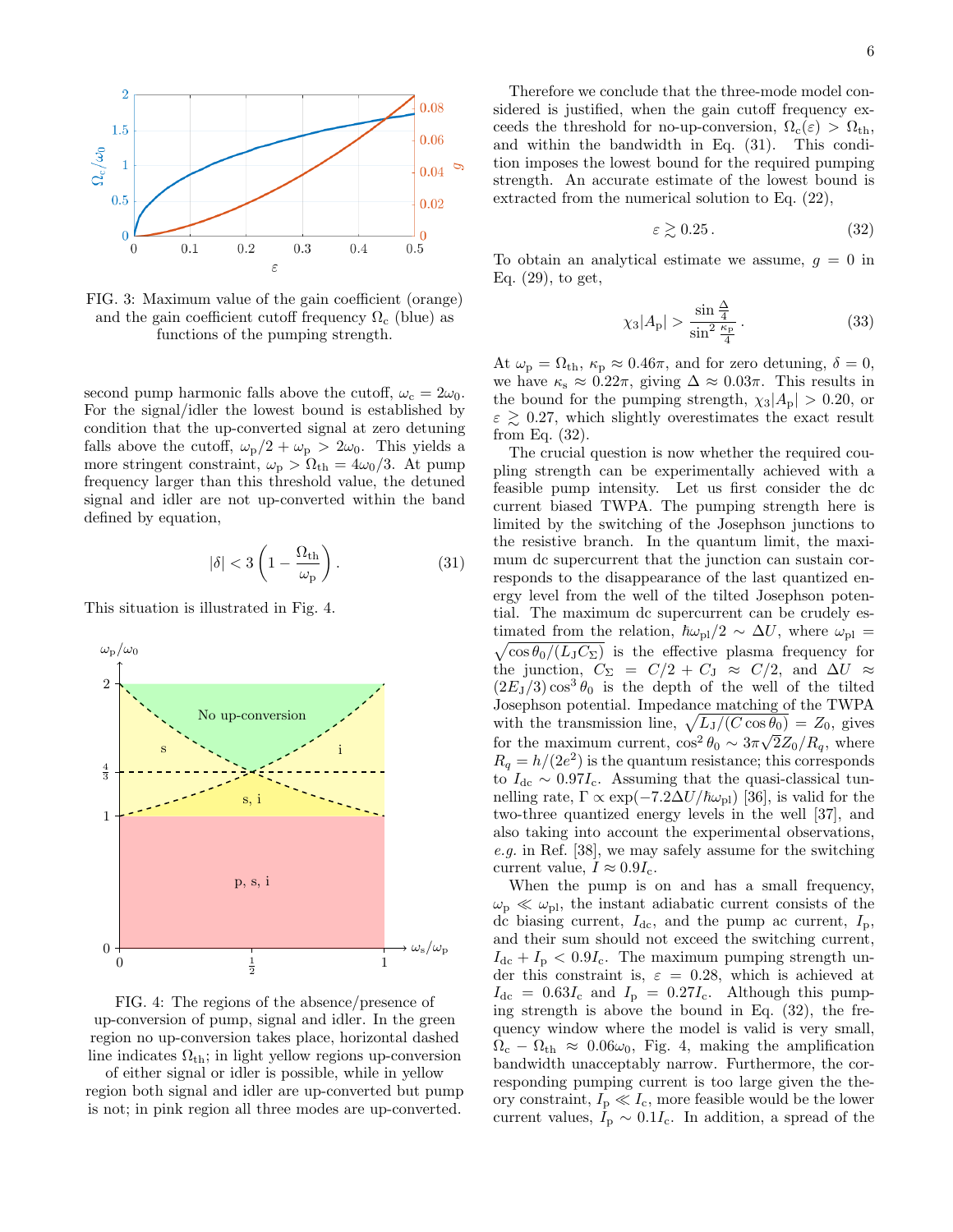junction parameters in a real TWPA would also reduce the estimated pumping strength.

More importantly, however, is that the relevant ac regime is non-adiabatic: the pump frequencies above the no-up-conversion threshold,  $\omega_{\rm p} > \Omega_{\rm th} \approx 1.33\bar{\omega}_0$ , are close to and even higher than the plasma frequency,  $\omega_{\text{pl}} = \sqrt{2\bar{\omega}_0} \approx 1.41\bar{\omega}_0$ . In this regime, the resonant excitation facilitates tunnelling (especially due to the multiphoton processes at large pump amplitude), therefore the biasing current should be even smaller than in the adiabatic regime, hence the pumping strength would be further reduced.

In the case of an rf-SQUID TWPA, the maximum nonlinear coupling is achieved at  $\theta_0 = \pi/2$  [29], when  $\chi_3 = L/L_J$ . For a non-hysteretic regime,  $L/L_J < 1$ , combination of this constraint with the a small value of the amplitude of phase oscillation,  $\theta_{\rm p} < 0.1$ , results in a pumping strength,  $\varepsilon < 0.1$ , which is below the threshold, Eq. (32). Similar argument also applies to the SNAIL-TWPA.

To summarise, we conclude that the 3-mode amplification regime, which would provide the high exponential gain at high frequencies,  $\omega_{\rm p} \sim \omega_0$  cannot be realised in practice with any of the TWPA designs considered here. The desired condition,  $\Omega_c(\varepsilon) > \Omega_{th}$ , cannot be fulfilled because of small values of nonlinear 3WM coefficients in realistic devices and limited pumping current.

To go beyond the studied 3-mode model, two strategies can be followed. The one is to consider the lower frequencies and include the up-converted modes in the model, while the other is to keep the 3-mode model but consider dispersion engineering at high frequencies. In the next section we will discuss the first option in detail.

# IV. QUASILINEAR DISPERSION REGIME

In this section we analyse TWPA performance in the low frequency region,  $\omega \ll \omega_0, \ \kappa \ll \pi$ , where the dispersion relation is quasi-linear. The limit of the continuous medium is natural for the kinetic inductance TWPA, but it is also considered in most of publications devoted to the Josephson junction TWPAs.

In this limit the discrete chain of the Josephson junctions is described with a continuous variable,  $an \rightarrow$  $x, \phi_n \to \phi(x)$ , where a is the physical length of the unit cell. Then the difference equation Eq. (16) turns into a differential equation,

$$
\frac{1}{\omega_0^2} \ddot{\phi} + 4 \sin^2 \frac{a \hat{k}}{2} \phi
$$
\n
$$
= \frac{\chi_3}{2} \left\{ \left[ \left( 1 - e^{-i a \hat{k}} \right) \phi \right]^2 - \left[ \left( e^{i a \hat{k}} - 1 \right) \phi \right]^2 \right\},
$$
\n(34)

where  $\hat{k} = -i\partial_x$ . Keeping the lowest order terms with respect to a in the expansion of the interaction term, we write Eq. (34) in the form,

$$
\frac{1}{\omega_0^2} \ddot{\phi} + 4 \sin^2 \frac{a\hat{k}}{2} \phi = \frac{\chi_3 a^3}{2} i\hat{k} (\hat{k}\phi)^2.
$$
 (35)

This dynamical equation (and a similar one for the 4WM) is a standard object of study in the TWPA literature.

To analyse the resonant wave dynamics described by this equation one has to take into account, in addition to the down-conversion discussed in the previous section, the processes which are efficient for a weakly dispersive medium: (i) generation of pump harmonics with frequencies  $n\omega_p$  [33], (ii) up-conversion of the signal and down-converted idler by the pump tone and its harmonics,  $\omega_{s,i} + n\omega_p$  [34]. The processes that can be neglected for a weak signal include pump depletion and generation of signal/idler harmonics and their intermodulation products.

#### A. Pump harmonics

Let us first consider pump harmonic generation. When a pump tone is injected, the field in the cavity has the form

$$
\phi(x,t) = \frac{1}{2} \sum_{m=1}^{M} \left( A_{mp}(x) e^{i(k_{mp}x - m\omega_p t)} + \text{c.c.} \right), \quad (36)
$$

where k is a wave vector related to  $\omega$  via the free wave dispersion relation,  $ka = 2 \arcsin(\omega/(2\omega_0))$ , and M is the number of harmonics included in the computation (see below). A slow variation of the amplitudes of the harmonics accounts for the effect of nonlinear interaction.

Substituting Eq.  $(36)$  in Eq.  $(35)$  we get a set of M coupled nonlinear equations for the pump harmonics,

$$
A'_{mp} = \frac{\chi_3 a}{4} \times
$$
  
\n
$$
\left(\sum_{n=m+1}^{M} k_{np} k_{(n-m)p} A_{np} A_{(n-m)p}^* e^{i\Delta_{n,m} x}\right)
$$
  
\n
$$
-\frac{1}{2} \sum_{n=1}^{m-1} k_{np} k_{(m-n)p} A_{np} A_{(m-n)p} e^{-i\Delta_{m,n} x}\right),
$$
\n(37)

where the prime signifies spatial derivative,  $A' = dA/dx$ ,  $\Delta_{n,m} = k_{np} - k_{mp} - k_{(n-m)p}$ , and  $m \in \{1, ..., M\}$  is the harmonic number. In this equation, the first sum describes coupling to the higher harmonics, while the second sum describes coupling to the lower harmonics, as illustrated in Fig. 5. The factor  $1/2$  in the second sum accounts for the double counting in the sum, e.g.  $n = 1$ and  $n = m - 1$ .

When the number of harmonics is restricted to  $M = 2$ , an analytical solution is available [33], which shows that for a linear dispersion the injected tone is fully converted to the second harmonic on a length inversely proportional to the amplitude of the injected signal. In the presence of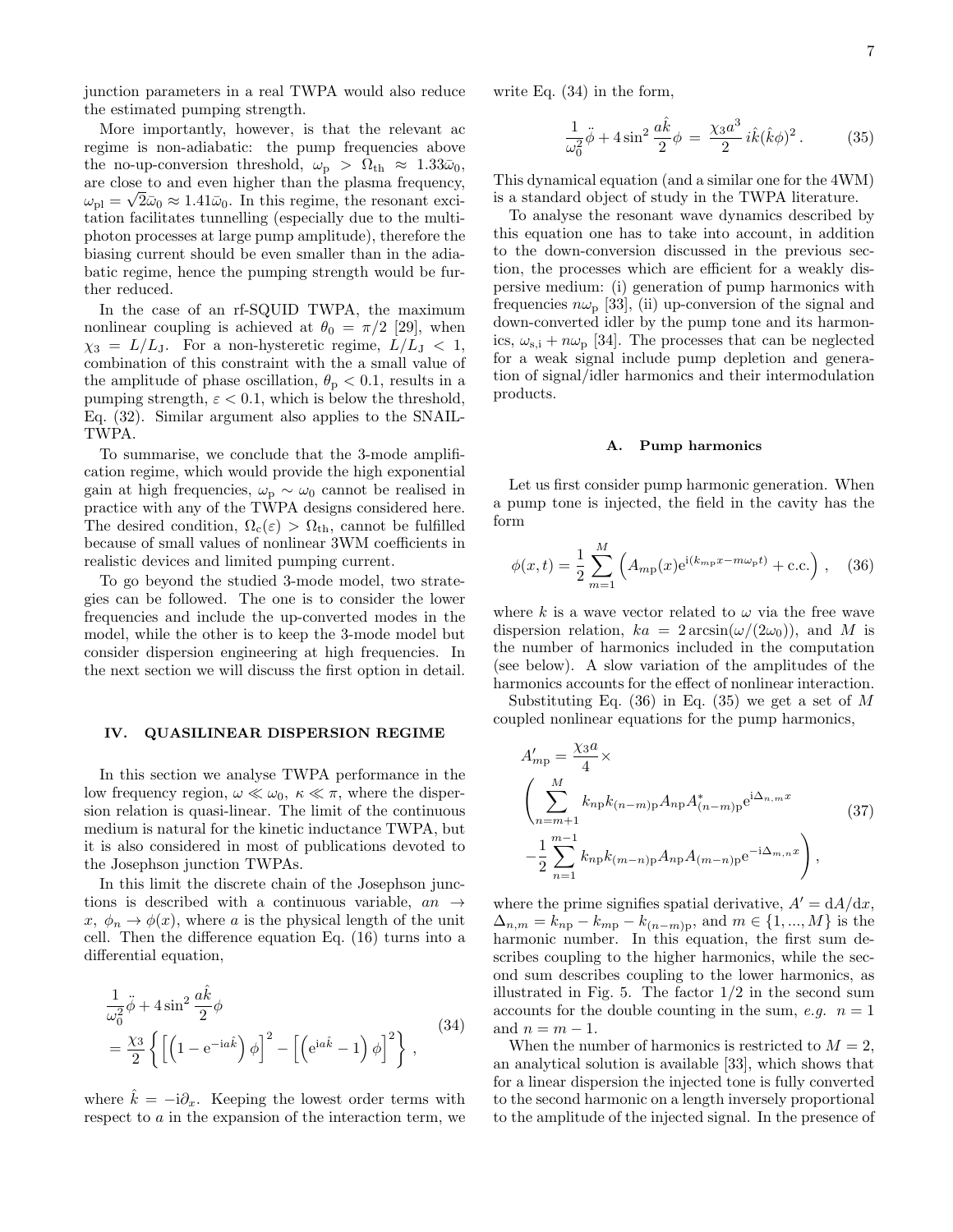dispersion, both harmonics exhibit oscillatory behaviour (see blue curve in Fig. 7) while preserving the quantity  $|A_{\rm p}(x)|^2 + 4|A_{\rm 2p}(x)|^2 = \text{constant}$ . Analytical solutions are also available for larger number of harmonics, but their behaviour becomes rather complex, so we resort to numerics.



FIG. 5: Interaction of m-th pump harmonic illustrating structure of Eq. (37). Each process is marked with the pump harmonic that is driving the process.

We perform a numerical study under the assumption that all relevant harmonics have frequencies well below the cutoff. For a weak dispersion the pre-exponential factors in Eq. (37) can be approximated with linear functions,  $k_{mp}a = m\omega_p/\omega_0$ , while the exponential dephasing factors are approximated with the lowest order (cubic) corrections. The latter can be expressed through the dephasing  $\Delta \approx k_p^3 a^2/32$  defined in Eq. (26),

$$
\Delta_{m,n} = 8\Delta d_{m,n} = \frac{k_{\rm p}^3 a^2}{4} d_{m,n},
$$
  
\n
$$
d_{m,n} = \frac{1}{2}mn(m-n).
$$
\n(38)

To compute and analyse the solutions to Eq. (37), it is convenient to introduce dimensionless spatial coordinate and rescaled harmonic amplitudes,

$$
\xi = \frac{\varepsilon k_{\rm p}}{4}x, \quad a_{m_{\rm p}}(\xi(x)) = m \frac{A_{m_{\rm p}}(x)}{A_{\rm p}(0)},\tag{39}
$$

where  $\varepsilon$  is the pumping strength defined in Eq. (24), which has the form in the low frequency limit,  $\varepsilon =$  $|\chi_3A_p(0)|k_pa.$  Then Eq. (37) reduces to a compact form,

$$
(a_m)'_{\xi} = m \sum_{n=m+1}^{M} a_n a_{n-m}^* e^{i\mu \xi d_{n,m}}
$$

$$
- \frac{m}{2} \sum_{n=1}^{m-1} a_n a_{m-n} e^{-i\mu \xi d_{m,n}},
$$
(40)

where the spatial behaviour of all harmonics is described with a *single scaling parameter*,

$$
\mu = \frac{32\Delta}{\varepsilon k_{\rm p}} \approx \frac{k_{\rm p}^2 a^2}{\varepsilon} \,. \tag{41}
$$

This parameter is proportional to the ratio of the dephasing and the nonlinear pumping strength, and has clear physical meaning indicating that it is the interplay between the dispersion and the nonlinear coupling (the pumping strength) that defines the behaviour of the harmonics.

The differential equations in Eq. (40) are solved numerically for different values of  $\mu$  and  $M$  using 4th and 5th order Runge-Kutta methods of the MATLAB function ode45.



FIG. 6: First five harmonics for  $\mu = 2$  and  $M = 5$ : First (blue), second (orange), third (yellow), fourth (purple) and fifth (dashed green).

The spatial dependence of the solutions truncated at  $M = 5$  is shown in Fig. 6 for  $\mu = 2$ . All the harmonics oscillate but while amplitudes of the first and second harmonics are substantial, the amplitudes of higher harmonics,  $m = 3, 4, 5$ , are decreasingly small. Correspondingly, the effect of the latter on the main pump tone is small, as illustrated in Fig. 7 for  $\mu = 2$  and different values of M. Here the solution for the main pump tone coupled to three harmonics clearly differs from the one coupled to two harmonics, but the more harmonics are included the smaller effect they have on the solution for the main pump tone. The solution for the main pump tone appears to converge at  $M \gtrsim 5$ .

Our numerical studies show that the number of largeamplitude harmonics depends on the value of  $\mu$ , the number of large-amplitude harmonics increases when  $\mu$ decreases, which corresponds to a weaker dispersion or stronger pumping. Furthermore, for a given  $\mu$ , the amplitudes of harmonics with numbers exceeding a certain critical value,  $m > M_c$ , become negligible on a given length, as illustrated in Fig. 8. One can hence truncate Eq. (40) at  $M = M_c(\mu)$  to accurately compute the solution for the main pump tone. The result of such a study is presented in Fig. 9. We solve Eq. (40) for certain val-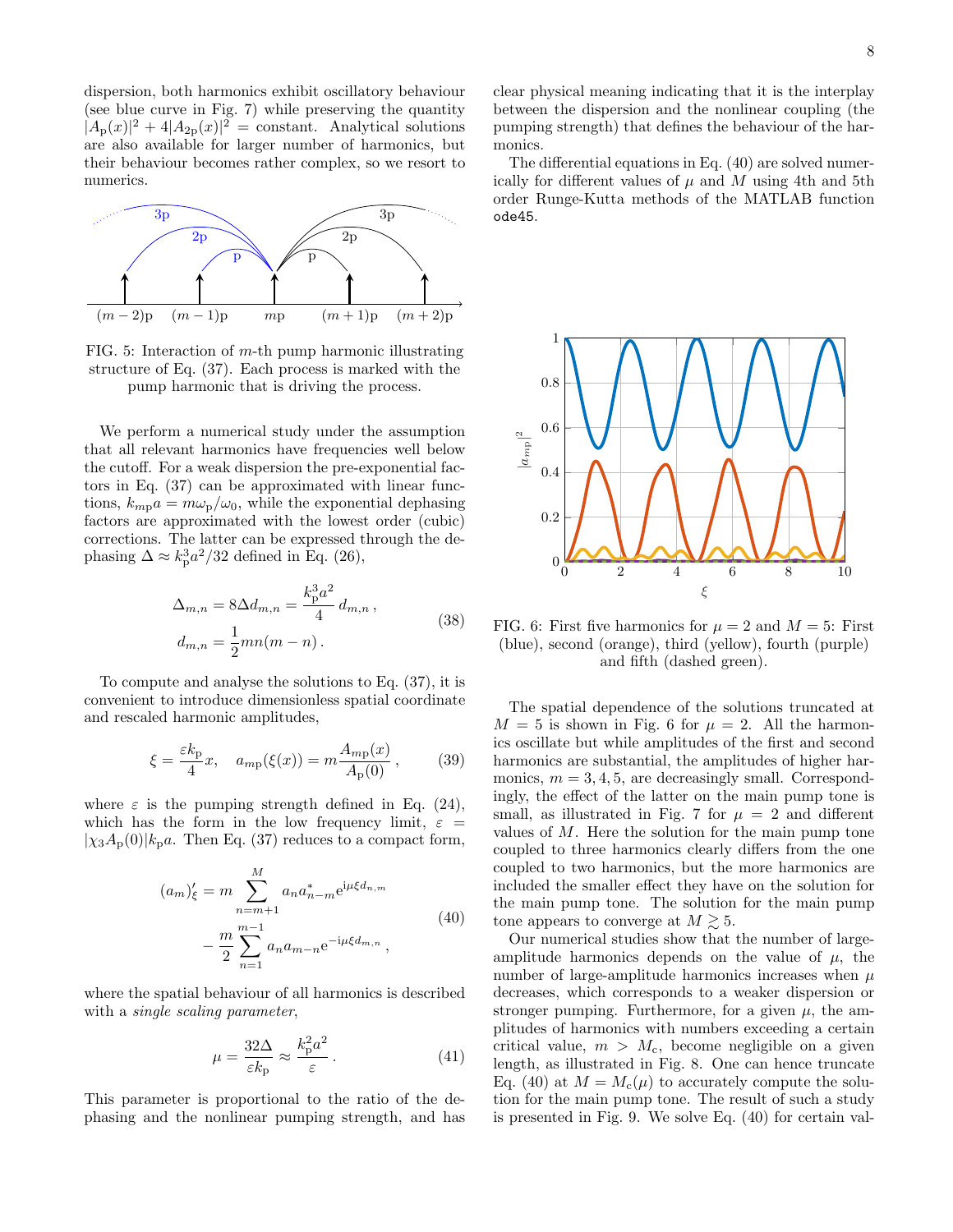

FIG. 7: Solution for  $|a_p(\xi)|^2$  to Eq. (40), using  $\mu = 2$ and different number of harmonics included in computation,  $M = 2$  (blue), 3 (orange), 4 (yellow), 5 (dashed magenta).

ues of  $\mu$  and find the corresponding values for  $M_c$ . For  $\mu = 0.5$  we find that  $M_c = 10$ , for  $\mu = 2$  we find that  $M_c = 5$ , and for  $\mu = 8$ ,  $M_c = 3$ . Different values of  $M_c$  as a function of  $\mu$  is shown in Fig. 8. As seen in Fig. 9, the pump behaviour can in general be summarised as follows: The pump oscillates between full transmission and some lower bound. The larger the  $\mu$ , the smaller the oscillation amplitude and period.



FIG. 8: The critical number of harmonics  $M_c$  for different values of  $\mu$  for the length  $\xi = 10$  and error tolerance 0.01.

#### B. Comparison with four-wave mixing

It is instructive to compare the pump harmonic generation studied in the previous section to the pump harmonic generation by the 4WM, where the phase mis-



FIG. 9: Solution for  $|a_p(\xi)|^2$  to Eq. (40), using  $\mu = 0.5$ (blue), 2 (orange), and 8 (yellow) and corresponding  $M_c = 11, 6, 4.$ 

match introduced by the Kerr effect prevents exponential amplification. One should anticipate that a similar mechanism would suppress the generation of pump high harmonics [33]. We test this assumption by computing the third harmonic of the pump using the developed scaling method.

The equations for the pump harmonics are derived in a similar way as for the 3WM. Restricting to the third harmonic, we have,

$$
A'_{\rm p} = i\frac{\chi_4 a^2}{8} \left( k_{\rm p}^3 A_{\rm p}^2 A_{\rm p}^* - k_{3{\rm p}} k_{\rm p}^2 A_{3{\rm p}} A_{\rm p}^{*2} e^{i(k_{3{\rm p}} - 3k_{\rm p})x} \right)
$$
(42a)

$$
A'_{3p} = i\frac{\chi_4 a^2}{8} \left( 2k_{3p} k_p^2 A_{3p} A_p A_p^* - \frac{1}{3} k_p^3 A_p^3 e^{-i(k_{3p} - 3k_p)x} \right),\tag{42b}
$$

where  $\chi_4$  is the 4-th order nonlinearity coefficient derived in a similar way to  $\chi_3$  in Section II. The value of  $\chi_4$  is  $\frac{1}{2}$ for a junction TWPA, while it is typically smaller for an rf-SQUID or a SNAIL TWPA at zero bias. With similar rescalings as in Section IV A,

$$
\xi = \frac{\chi_4 A_\mathbf{p}(0)^2 k_\mathbf{p}^3 a^2}{8} x, \quad a_{m\mathbf{p}}(\xi) = m \frac{A_{m\mathbf{p}}}{A_\mathbf{p}(0)},\tag{43}
$$

we write these equations in a dimensionless form,

$$
(a_{\rm p})'_{\xi} = i \left( a_{\rm p}^2 a_{\rm p}^* - 3a_{3\rm p} a_{\rm p}^{*2} e^{i\mu \xi} \right), \tag{44a}
$$

$$
(a_{3p})'_{\xi} = 3i \left( 2a_{3p}a_p a_p^* - \frac{1}{3} a_p^3 e^{-i\mu\xi} \right) . \tag{44b}
$$

Here the spatial behaviour of both harmonics is defined by a single scaling parameter,

$$
\mu = \frac{256\Delta}{\chi_4 A_p(0)^2 k_p^3 a^3} \approx \frac{8k_p^2 a^2}{\chi_4 \theta_p(0)^2}.
$$
 (45)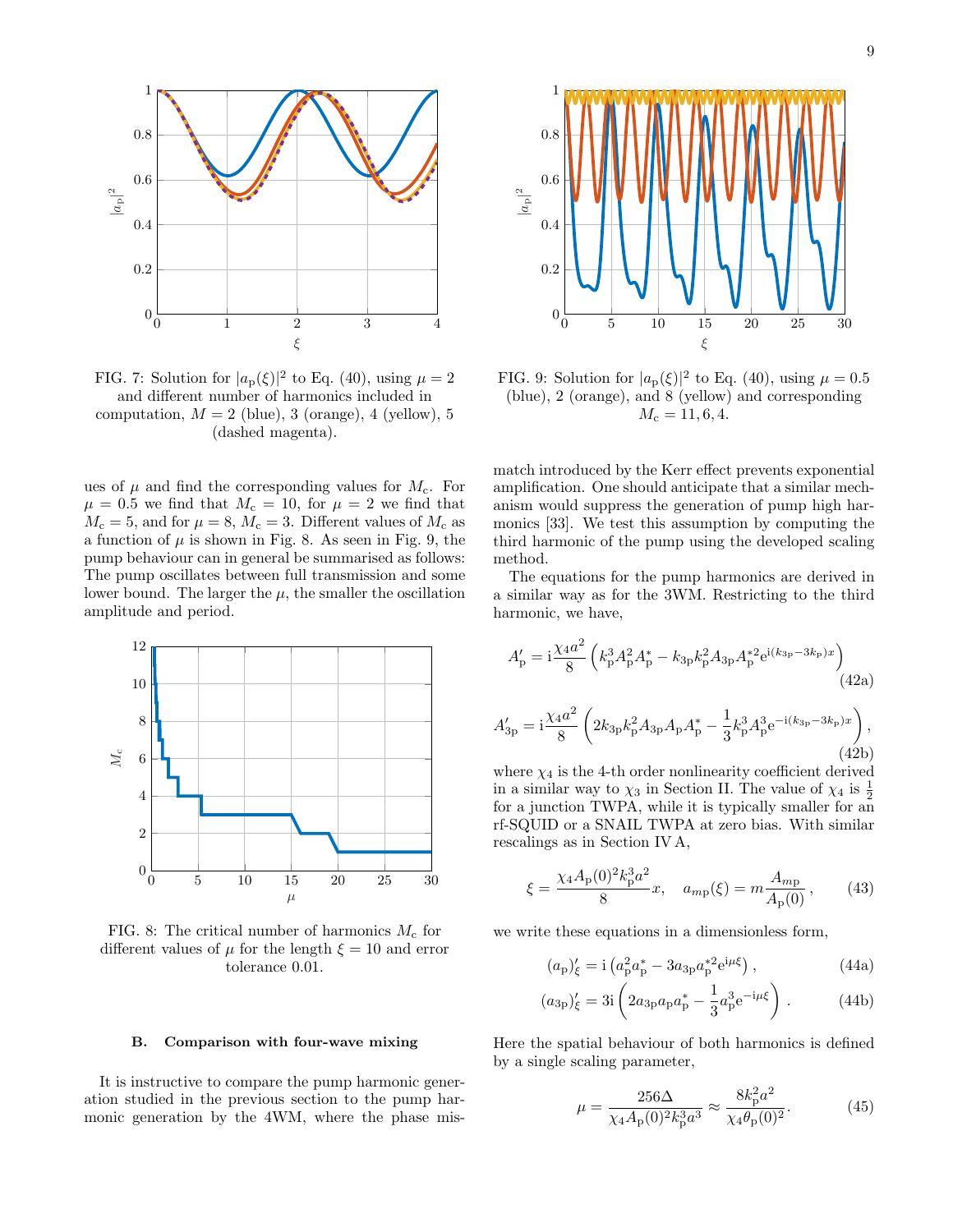We solve Eq. (42) numerically for different values of  $\mu$ , the result is presented in Fig. 10. In contrast to 3WM, where the first harmonic is completely depleted in the absence of frequency dispersion,  $\mu = 0$  (blue line), it oscillates for the 4WM (yellow line), similar to 3WM at a considerable dispersion,  $\mu = 3$  (orange line).

Thus we conclude that the Kerr effect, caused by the  $\chi_4$ -term, not only prevents exponential amplification but also suppresses the generation of higher harmonics, which makes up-conversion processes less dangerous for 4WM amplification compared to 3WM.



FIG. 10: Spatial dependence of pump signal under 4WM including one up-converted mode for non-dispersive spectrum,  $\mu = 0$  (yellow); for comparison the pump signal under 3WM is shown for  $\mu = 0$  (blue),

and for dispersive spectrum,  $\mu = 3$  (orange).

## C. Full multimode model

Now we proceed with the discussion of the amplification in the 3WM regime and assume a weak signal tone being injected in addition to the strong pump tone,  $A_{s}(0) \ll A_{p}(0)$ . We perform our analysis under the same assumption as in Section III of small amplitudes of signal and idler compared to the pump amplitude within the whole TWPA,  $A_s(x)$ ,  $A_i(x) \ll A_p(x)$ . This assumption allows us to neglect the back-action of signal and idler on the pump (pump depletion), and also neglect the generation of signal and idler harmonics while allowing the up-conversion of signal and idler by the pump harmonics. The latter assumption implies a linearisation of the equations with respect to all signal and idler harmonics.

With the adopted approximations, the field in the TWPA will consist of a linear combination of the pump and pump harmonics,  $m\omega_{\rm p}$ , signal  $\omega_{\rm s}$ , down-converted idler,  $\omega_i = \omega_p - \omega_s$ , and all their up-converted modes by the pump and pump harmonics,  $\omega_{s+mp} = \omega_s + m\omega_p$ ,  $\omega_{i+mp} = \omega_i + m\omega_p$ , see Fig. 11. The ansatz is therefore,

$$
\phi(x,t) = \frac{1}{2} \sum_{m=1}^{M} \left[ A_{mp} e^{ik_{mp}x - im\omega_{p}t} + c.c \right]
$$

$$
+ \frac{1}{2} \sum_{m=0}^{M-1} \left[ A_{s+mp} e^{ik_{s+mp}x - i(\omega_{s} + m\omega_{p})t} + A_{i+mp} e^{ik_{i+mp}x - i(\omega_{i} + m\omega_{p})t} + c.c. \right].
$$

$$
(46)
$$



FIG. 11: Frequency diagram illustrating structure of Eq. (47) for the signal m-th harmonic,  $a_{s+mp}$ ; signal modes (blue), idler modes (red), pump harmonics (black), down-conversion processes (red) and up-conversion processes (blue). Each process is marked with the pump harmonic that is driving the process.

Using the reduced variables introduced in Eqs. (27), (39) and (41) and detuning  $\delta$  defined in Eq. (26), the equations for the signal modes take the form,

$$
(a_{s+mp})'_{\xi} = \left(m + \frac{1+\delta}{2}\right)
$$
  
\n
$$
\times \left(\sum_{n=m+1}^{M} a_{np} a_{1+(n-m-1)p}^{*} e^{i\mu \xi d_{n,m}^p} + \sum_{n=m+1}^{M-1} a_{s+np} a_{(n-m)p}^{*} e^{i\mu \xi d_{n,m}^s} \right)
$$
\n
$$
- \sum_{n=1}^{m} a_{np} a_{s+(m-n)p} e^{-i\mu \xi d_{m,(m-n)}^s} \right),
$$
\n
$$
(47)
$$

where  $m \in [0, M - 1]$ . The numerical factors in the exponents are derived by using the cubic approximation of the dispersion relation and have the form,

$$
d_{n,m}^{\rm p} = \frac{k_{np} - k_{\rm s+mp} - k_{\rm i+(n-m-1)p}}{8\Delta}
$$
  
=  $\frac{1}{6} \left( n^3 - \left( m + \frac{1+\delta}{2} \right)^3 - \left( n - m - 1 + \frac{1-\delta}{2} \right)^3 \right),$   

$$
d_{n,m}^{\rm s} = \frac{k_{\rm s+np} - k_{\rm s+mp} - k_{(n-m)p}}{8\Delta}
$$
  
=  $\frac{1}{6} \left( \left( n + \frac{1+\delta}{2} \right)^3 - \left( m + \frac{1+\delta}{2} \right)^3 - (n-m)^3 \right),$  (48)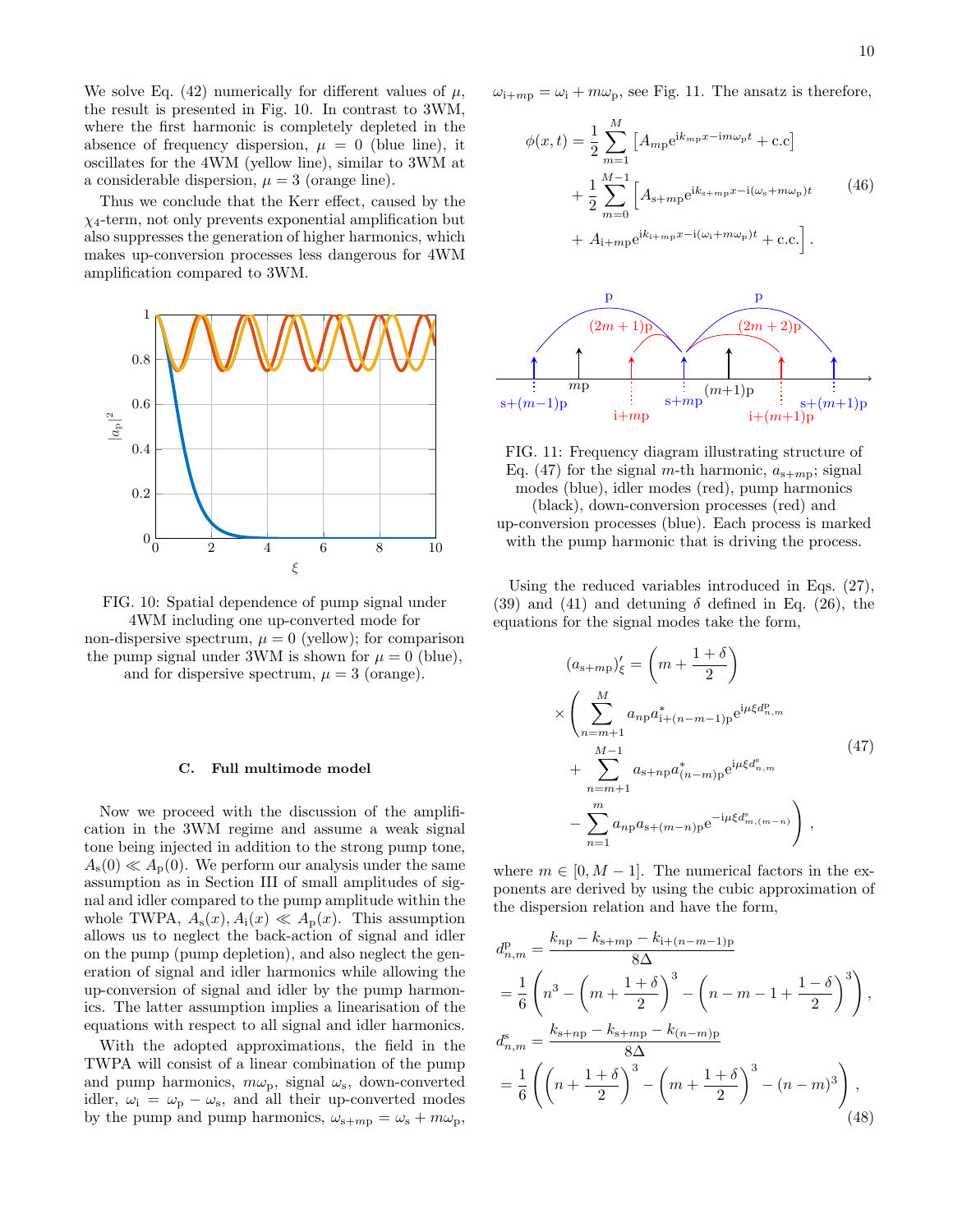where  $\Delta$  is defined in Eq. (27). The equations for the idler modes are similar, but with the replacements  $s \leftrightarrow i$ and  $\delta \leftrightarrow -\delta$ .

For  $M = 1$ , Eq. (47) reduces to the continuous analog of the 3-mode model in Section III,

$$
(a_s)'_{\xi} = \frac{1+\delta}{2} a_i^* e^{i\mu\xi (1-\delta^2)/8}
$$
  

$$
(a_i)'_{\xi} = \frac{1-\delta}{2} a_s^* e^{i\mu\xi (1-\delta^2)/8}.
$$
 (49)

The solution has an exponential form,  $a_s$ ,  $a_i \propto e^{g\xi}$ , with the gain coefficient [10],

$$
g = \frac{1}{2} \sqrt{(1 - \delta^2) \left[1 - \frac{\mu^2}{8^2} (1 - \delta^2)\right]},
$$
 (50)

that coincides with the long-wave length asymptotic in Eq.  $(28)$ . The exponential gain occurs only for small values of the scaling parameter given by,  $\mu < 8/\sqrt{1-\delta^2}$ .

We solve Eq. (47) numerically in the same way as we solved them for the pump harmonics, including the spatial dependence of the pump harmonics. The results for the power gain as the function of length,  $G(\xi)$  =  $|a_{s}(\xi)/a_{s0}|^{2}$ , are shown in Figs. 12 and 13 for  $\mu = 1$  and  $\mu = 10$  at zero detuning  $(\delta = 0)$ . These results demonstrate two distinctly different amplification regimes: For small values of  $\mu$ , the gain grows on average with the TWPA length, but much slower than expected from 3 mode model, Eq. (50). The gain suppression is the result of the up-conversion with many up-converted modes affecting the signal. In Fig. 12, the gain reaches value  $G \sim 20$  dB at scaled length  $\xi \approx 30$ . In the opposite case of large  $\mu$ , the gain profile converges quickly, and the number of modes included in the simulation is small. Correspondingly, the gain spatial profile becomes oscillatory and has a relatively small amplitude, Fig. 13. This reduction of the gain is the effect of phase mismatch, in accord with the criterion of a non-exponential amplification of the three-mode model,  $\mu > 8$ .

While one should not expect the gain larger than few dB for TWPA with any length when  $\mu$  is large, for small  $\mu$ the gain grows with the length and interesting question is what gain can be achieved for realistic Josephson junction TWPA. The limitation is imposed by the necessity to accommodate all relevant modes within the spectral range. For the ten pump harmonics involved, as in Fig. 12, the pump frequency should be limited,  $\omega_{\rm p} < 0.1 \omega_{\rm c}$ , which corresponds to  $ka < 0.2$ . From Eqs. (39) and (41), we then deduce the real space length,  $x \sim 500a\xi = 15000$ unit cells. Such a long TWPA is unpractical.

Summarising, we formulate the second important result of this paper: in weakly dispersive spectral region of low frequencies the gain above 20 dB is hard to achieve. For small  $\mu$ , the gain is reduced by a strong up-conversion effect, while for large  $\mu$ , the gain is small and oscillatory because of a large effective phase mismatch.



FIG. 12: Gain G for  $\mu = 1$  at zero detuning,  $\delta = 0$ , and  $M = 1, 4, 5, 6, 7, \text{ and } 10 \text{ (from top to bottom)}, \text{ and}$  $M = 11$  (dashed magenta).



FIG. 13: Gain G for  $\mu = 10$  at zero detuning,  $\delta = 0$ , and  $M = 1$  (blue), 2 (red), 3 (yellow), and 4 (dashed purple).

#### D. Comparison with experiment

In this section we compare our theoretical predictions with experiments performed on a SNAIL-TWPA, Fig. 1d. The device consists of  $N = 440$  unit cells, each unit cell contains one junction with  $I_{c1} = 0.8 \,\mu\text{A}$ , and  $\mathcal{N} = 3$ identical junctions with  $I_{c2} = 3 \mu A$ , Eq. (12). The biasing magnetic flux is applied at  $\Phi \approx 0.4\Phi_0$ , where  $\chi_3(\Phi) \approx 0.82$  (recall Eq. (15)), and the four-wave mixing vanishes. The pump frequency is placed at  $f<sub>p</sub> = 8.5$  GHz, and the transmission  $(S_{21})$  is measured using a VNA while sweeping the signal frequency within the band 4 − 12 GHz. We determine the gain by comparing the transmission of the signal for pump on versus pump off. The data is presented in Figs. 14 and 15 with black lines for the expected pump powers  $P_{\rm p}^{\rm exp} \approx -99$  dBm and  $P_{\rm p}^{\rm exp} \approx -94 \,\rm{dBm}$ , respectively. The red lines represent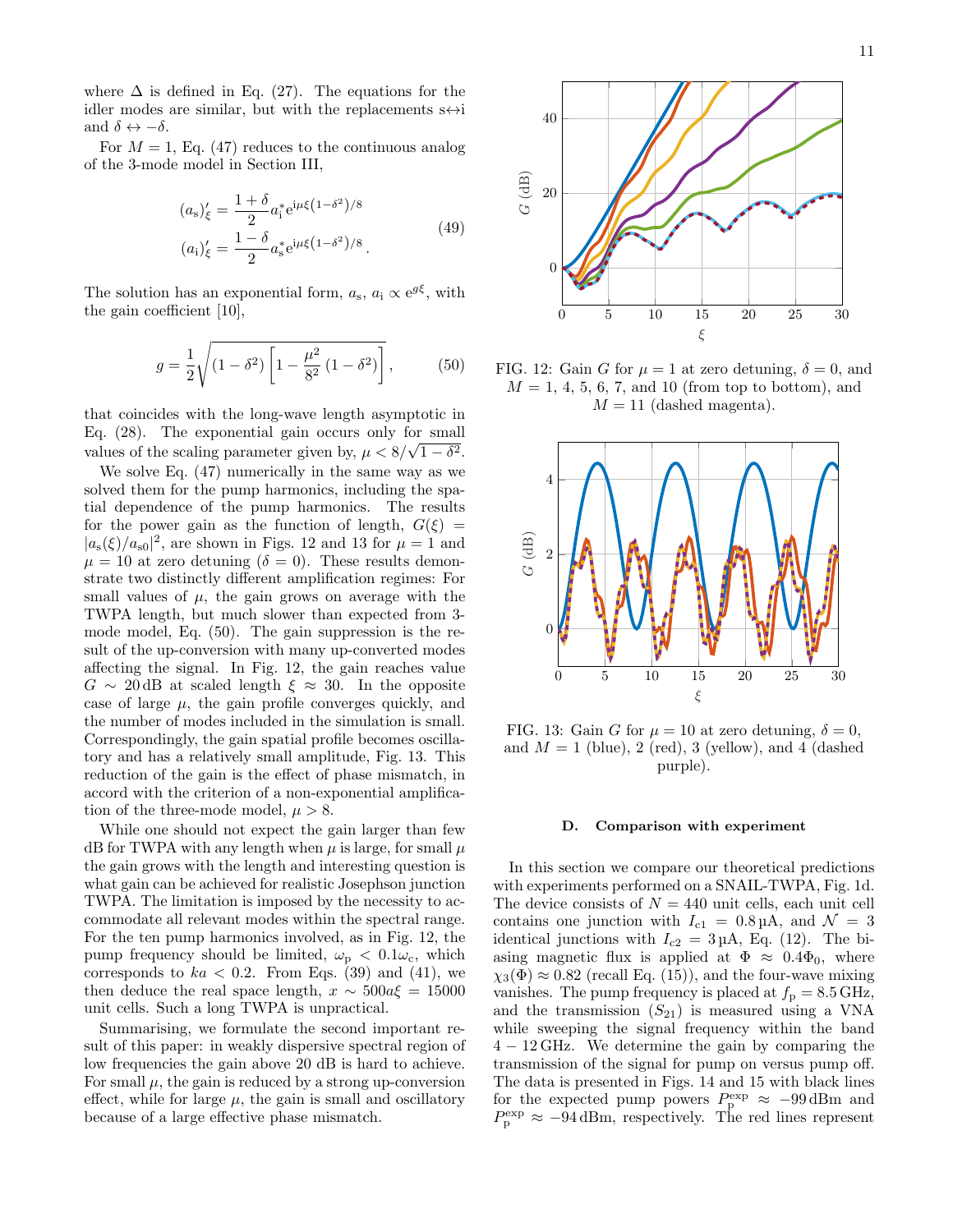

FIG. 14: Measured data for a SNAIL-TWPA for the expected pump power  $P_p^{\text{exp}} \approx -99 \,\text{dBm}$  (black) and pump frequency  $\omega_{\rm p}/(2\pi) = 8.5$  GHz, and a theory fit (red) computed using the generalized quasi-linear model with  $\mu = 15.18$  and  $\xi = 2.77$ , Eqs. (40) and (47).



FIG. 15: Measured data for a SNAIL-TWPA for the expected pump power  $P_p^{\text{exp}} \approx -94 \,\text{dBm}$  (black) and pump frequency  $\omega_{\rm p}/(2\pi) = 8.5$  GHz, and a theory fit (red) computed using the generalised quasi-linear model with  $\mu = 8.54$  and  $\xi = 4.93$ , Eqs. (40) and (47).

the theoretical fit.

The fitting is done by using Eqs. (40) and (47). These equations contain two parameters, the scaling parameter  $\mu$ , and the signal detuning  $\delta$ . We generate the solution,  $a_{s}(\xi;\delta,\mu)$  for chosen  $\delta$  and  $\mu$  and compute the gain at the end of the chain for a range of detunings,  $G(\xi_{\text{max}}, \delta, \mu)$ . Then we sweep the two parameters,  $\xi_{\text{max}}$  and  $\mu$ , to obtain the best fit to the data. Equivalently, one can use the parameters,  $k_{\text{p}}a$  - normalised pump wave vector and  $\varepsilon$  strength of coupling, which are related to  $\xi_{\text{max}}$  and  $\mu$  by virtue of Eq. (39) for the given length of the chain and Eq. (41), in which we use the exact dispersion relation, Eq. (6), including the junction capacitances.

The parameter values extracted from the fitting are presented in Table II. The values of  $\varepsilon$  are found different for both datasets, which agrees quantitatively with the difference in the pump powers. At the same time, the value of  $k_{p}a$  is the same in both cases as expected. The found value of the pump wave vector,  $k_{\text{p}}a = 0.51$ , however, differs from the theoretical value,  $k_{\text{p}}a = 0.42$ , computed from the dispersion relation, Eq. (6) using the SNAIL parameters,  $\omega_S = 2\pi \cdot 20.6 \text{ GHz}$ , and  $C = 154 \text{ fF}$ and  $C_J = 17.9$  fF. We attribute this discrepancy to a nonuniform magnetic flux bias. The on-chip pump current,  $I_{\rm p}$ , is determined by computing the pump-induced phase difference,  $|\theta_{\rm p}(0)| = \varepsilon/|\chi_3|$ , Eq. (24), and then connecting it to the current using Eq. (13). The found values of the on-chip pump power are consistent with the expected values, as the estimated loss of the line is  $\sim 84 \text{ dB}$ .

Summarising, the theory reproduces very well the measured frequency dependence of the gain,  $G(\omega_s)$ , despite that only two fitting parameters are at hand to describe an intricate interplay of the pump, signal, idler and their up-converted modes. Furthermore, our analysis reveals that the measurements are done in the regime of nonexponential amplification of large  $\mu$ , Fig. 13, which explains the small measured values of the gain.

TABLE II: Parameters extracted from the fitting the data in Figs. 14 and 15.

| (dBm)<br>$P^{\rm exp}_{\rm p}$ | $-99$    | $-94$  |
|--------------------------------|----------|--------|
| $\epsilon$                     | 0.0504   | 0.0896 |
| $k_{p}a$                       | 0.51     | 0.51   |
| $\mu$                          | 15.18    | 8.54   |
| $\xi_{\rm max}$                | 2.77     | 4.93   |
| $I_{\rm p}~({\rm nA})$         | 52       | 93     |
| $P_{\rm p}$ (dBm)              | $-101.6$ | 96.6   |
| Fig.                           | 14       | 15     |

# V. A SOLUTION: TWO-BAND FREQUENCY SPECTRUM

In this section we revisit the 3-mode model of Section III and consider the possibility of reducing the dispersion at high frequencies, in the no-up-conversion region,  $\omega_{\rm p} > \Omega_{\rm th} = 4\omega_0/3$ , to maintain the high gain. The idea is to create a sweet spot in the TWPA frequency spectrum where the signal injected at the degeneracy point,  $\omega_s = \omega_p/2$ , is exactly phase matched with the pump,  $\kappa_s = \kappa_p/2$ . Such a possibility does not exist for the TWPA studied in Section III. However, as we theoretically prove in this section, such a possibility appears for a TWPA with a two-band frequency spectrum (cf. [19]). At such a sweet spot a strong exponential amplification is predicted to occur and, moreover, it persists within a wide frequency band.

A common way to create a gap in the TWPA spectrum is to periodically modulate the device parameters along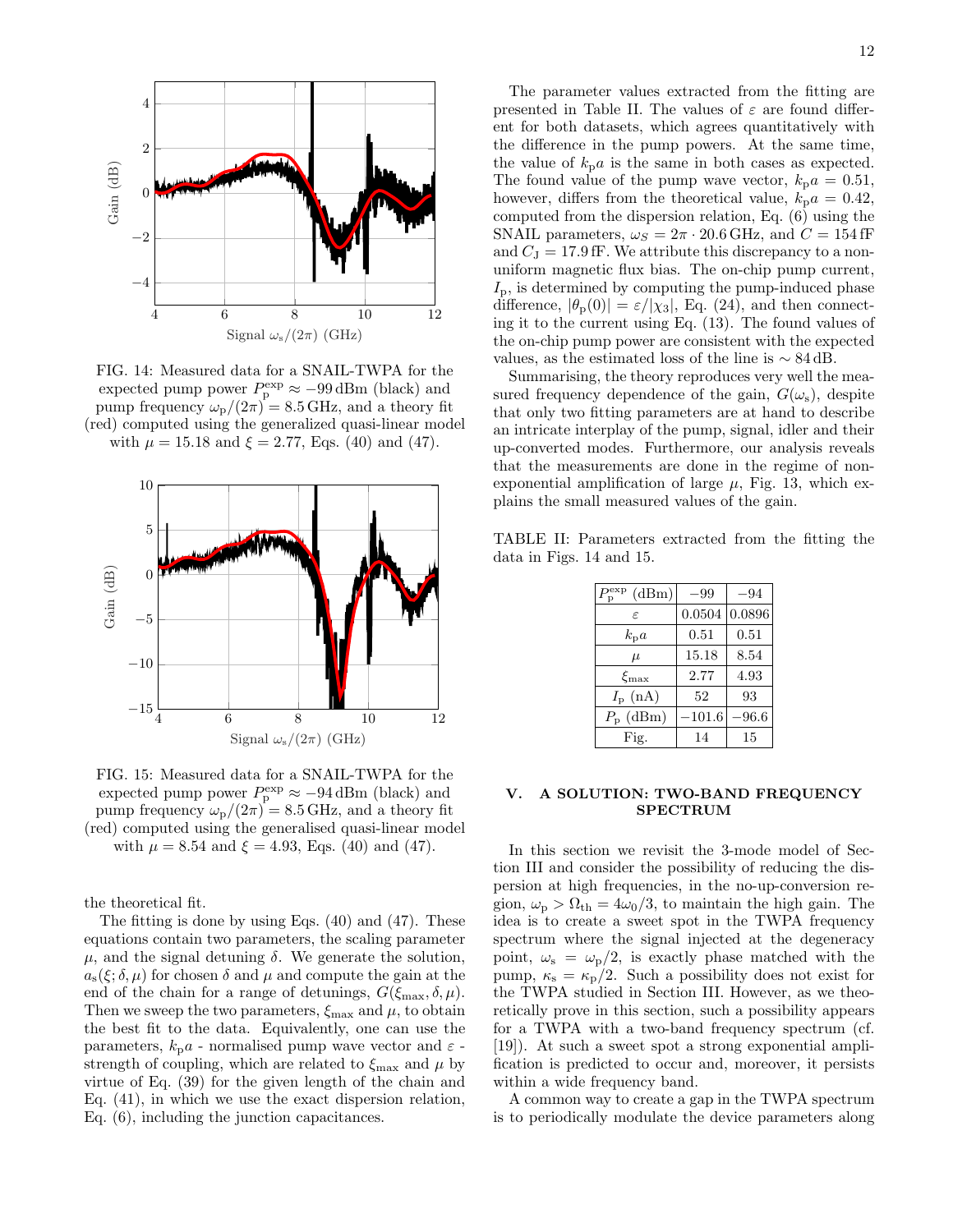the propagation direction. This is routinely done for kinetic inductance TWPAs by modulating the geometry, and thereby the impedance, of the transmission line [13]. For the Josephson junction TWPAs another method is used – adding linear  $LC$ -oscillators to the TWPA cells. In this case, a spectral gap opens at the resonance frequency of the oscillators. This method of dispersion engineering is used in four-wave mixing devices to mitigate the Kerr effect [23–25].



FIG. 16: Circuit diagrams for TWPAs with two-band frequency spectrum; (a)  $LC$ -oscillators added to the unit cells, and (b) periodically modulated parameters of the unit cells.

#### A. Chain with oscillators



FIG. 17: 2-band frequency dispersion relation for a TWPA with LC-oscillators with  $\omega_1 = 1.5\omega_0$  and  $\nu = 0.95$  (solid lines). The dispersion relation exhibits a frequency gap at the resonance frequency of the LC-oscillator, the dashed line indicates the dispersion relation in the absence of oscillators, the circles indicate the positions of phase matched points which lie on a straight line within the no-up-conversion region (shown

in Fig. 4).

Let us consider the TWPA with LC-oscillators. The corresponding circuit is presented in Fig. 16a. The derivation of the dynamical equation is straightforward:

we add the oscillator circuit variables to the Lagrangian, Eq. (1), and eliminate the oscillator variables from the dynamic equations. Specifically we consider the dc current biased TWPA. In this case, Eq. (21) for the chain without oscillators remains valid with the only difference, the factor  $\omega^2/\omega_0^2$  in the first term is replaced with

$$
\frac{\omega^2}{\omega_0^2} \to \frac{\omega^2}{\omega_0^2} \frac{\nu \omega^2 - \omega_1^2}{\omega^2 - \omega_1^2} \tag{51}
$$

where

$$
\omega_1^2 = \frac{1}{L_{\text{osc}}(C_{\text{osc}} + C_{\text{c}})},\tag{52}
$$

$$
\nu = 1 - \frac{C_{\rm c}^2}{(C + C_{\rm c})(C_{\rm osc} + C_{\rm c})}.
$$
 (53)

The dispersion equation then takes the form

$$
4\omega_0^2 \sin^2 \frac{\kappa}{2} = \omega^2 \frac{\nu \omega^2 - \omega_1^2}{\omega^2 - \omega_1^2}.
$$
 (54)

Solving for  $\omega$  we get

$$
\omega_{\pm}^2 = \frac{1}{2\nu} \left[ \left( \omega_1^2 + 4\omega_0^2 \sin^2 \frac{\kappa}{2} \right) \right.
$$
  

$$
\pm \sqrt{\left( \omega_1^2 + 4\omega_0^2 \sin^2 \frac{\kappa}{2} \right)^2 - 16\nu \omega_1^2 \omega_0^2 \sin^2 \frac{\kappa}{2}} \right].
$$
 (55)

The derived spectrum is depicted in Fig. 17; it consists of two bands separated by a gap.

To identify the sweet spot we assume the pump frequency within the upper band, and the signal frequency within the lower band, and solve equation,  $\omega_-(\kappa_p/2)$  =  $\omega_{+}(\kappa_{\rm p})/2$ . Converted for the pump frequency, this equation has the explicit form

$$
\frac{3(1-\nu)}{\omega_p^2 - \omega_1^2} = \frac{1}{16\omega_0^2\omega_1^2} \frac{(4\omega_1^2 - \nu\omega_p^2)^2}{4\omega_1^2 - \omega_p^2}.
$$
 (56)

One can check by direct calculation that the solution indeed possesses the property,  $\kappa_s = \kappa_p/2$ , as illustrated in Fig. 17: the pump and signal points are located on a straight line. Moreover, the pump frequency is located in the no-up-conversion frequency region (recall Fig. 4).

The equations for the gain coefficient, Eqs. (28) and (29), derived in Section III do not change their form in the present case; however, the dependence of the gain coefficient on the frequency is now different due to the different dispersion relation. Dependence of the gain coefficient at the signal degeneracy on the pump frequency is illustrated in Fig. 18. As soon as the pump is placed within the lower frequency band, the gain coefficient behaves similarly to the one in Fig. 2a for a TWPA without oscillators. However, when the pump is placed within the upper band at the sweet spot, the amplification dramatically increases up to  $g \approx 0.014$  for a rather weak pumping strength,  $\varepsilon = 0.06$ , about seven times smaller than the maximum pumping strength in Fig. 2a and definitely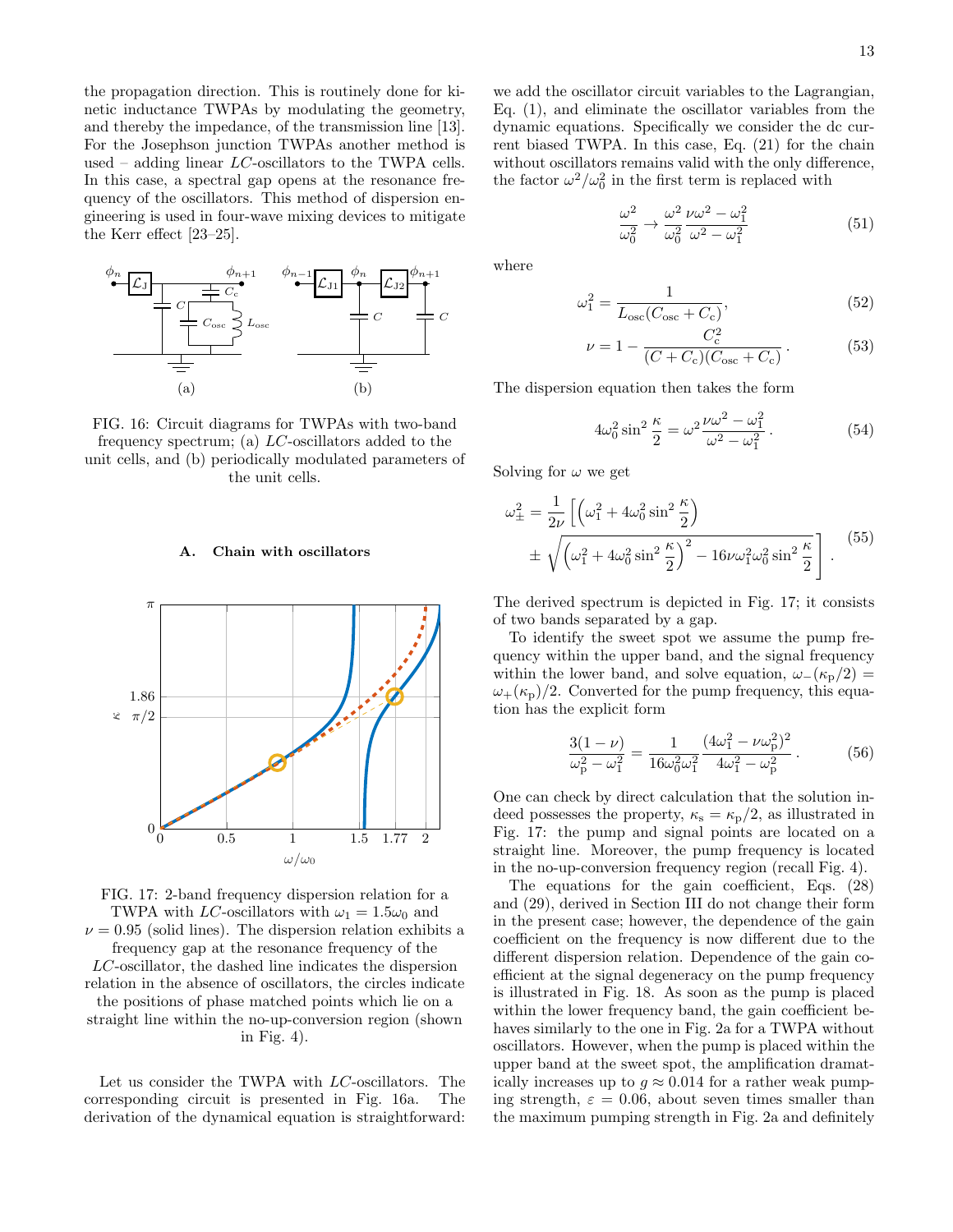

FIG. 18: Gain coefficient for a signal at zero detuning,  $\delta = 0$ , for a TWPA with a two-band dispersion relation with  $\omega_1 = 1.5\omega_0$ ,  $\nu = 0.95$  and  $\varepsilon = 0.02$  (blue), 0.04 (orange) and 0.06 (yellow). When the pump is placed within the lower band, the gain coefficient is similar to the case in the absence of oscillators (curves at the lower left corner). The sharp high-amplification peak emerges when the pump is placed within the upper band at the sweet spot,  $\omega_{\rm p} = 1.77 \omega_0$ . The peak widths are  $0.018\omega_0$ ,  $0.032\omega_0$  and  $0.048\omega_0$  respectively.

achievable in experiments. This g-value corresponds to the gain  $G \approx 24$  dB for  $N = 200$  unit cells. The pump position is rather flexible, the gain remains high within the pump bandwidth  $\sim 0.05\omega_0$ .

For a detuned signal, large amplification persists within a quite wide frequency band,  $\sim 0.5\omega_{\rm p}$  that could be of order of few GHz, as shown in Fig. 19. This is due to a relatively weak dispersion in the low frequency region.

#### B. Sweet spot in periodically modulated chain

Here we examine a periodically modulated TWPA and prove that there also exists a sweet spot. Experimental realisation of such a device will be reported elsewhere [39]. The circuit is presented in Fig. 16b, here each unit cell consists of two subcells with different Josephson junction parameters. Consider the dc current biased TWPA with different Josephson inductances in the subcells. The Lagrangian can be written for odd and even circuit nodes in analogy with Eqs.  $(1)$  and  $(2)$ ,

$$
\mathcal{L}_{\mathrm{J}}[\theta_{n}] = \sum_{2n} \frac{1}{L_{\mathrm{J1}}} \cos(\theta_{01} + \theta_{2n}) + \sum_{2n+1} \frac{1}{L_{\mathrm{J2}}} \cos(\theta_{02} + \theta_{2n+1}). \tag{57}
$$

The biasing phases here obey the equations,  $\sin \theta_{0j}$  =  $I_{\text{dc}}/I_{\text{c}j}$ . Dynamical equations for such a chain have the



FIG. 19: Gain coefficient as function of detuning for a TWPA with two-band dispersion relation with  $\omega_1 = 1.5\omega_0$  and  $\nu = 0.95$ , for pump at optimal phase matching point  $\approx 1.77\omega_0$  and different pumping strengths,  $\varepsilon = 0.02$  (blue), 0.04 (orange), and 0.06 (yellow). The corresponding bandwidths are  $\omega_{\rm s} - \omega_{\rm p}/2 = (0.14, 0.19, 0.23) \omega_{\rm p}$ , respectively.

form,

$$
- \ddot{\phi}_{2n} - (\omega_1^2 \theta_{2n} - \omega_2^2 \theta_{2n+1})
$$
  
+  $\frac{1}{2} (\omega_1^2 \tan \theta_{01} \theta_{2n}^2 - \omega_2^2 \tan \theta_{02} \theta_{2n+1}^2) = 0,$  (58)  
-  $\ddot{\phi}_{2n+1} - (\omega_2^2 \theta_{2n+1} - \omega_1^2 \theta_{2n+2})$ 

$$
- \varphi_{2n+1} - (\omega_2 \varphi_{2n+1} - \omega_1 \varphi_{2n+2})
$$
  
+ 
$$
\frac{1}{2} (\omega_2^2 \tan \theta_{02} \theta_{2n+1}^2 - \omega_1^2 \tan \theta_{01} \theta_{2n+2}^2) = 0,
$$
 (59)

where  $\omega_j^2 = \cos \theta_{0j}/L_{Jj}C$  are the subcell resonance frequencies. The linearised equations define the spectral properties of the chain. Assume the solution having the form,  $\phi_{2n} = Ae^{i\kappa(2n) - i\omega t}$ ,  $\phi_{2n+1} = Be^{i\kappa(2n+1) - i\omega t}$ , then equations for amplitudes,  $A$  and  $B$ , read,

$$
\left(\omega^2 - \omega_1^2 - \omega_2^2\right)A + \left(\omega_1^2 e^{-i\kappa} + \omega_2^2 e^{i\kappa}\right)B = 0
$$
  
\n
$$
\left(\omega^2 - \omega_2^2 - \omega_1^2\right)B + \left(\omega_2^2 e^{-i\kappa} + \omega_1^2 e^{i\kappa}\right)A = 0,
$$
\n(60)

and the dispersion relation has the form,

$$
\omega^2 = (\omega_1^2 + \omega_2^2) \pm \sqrt{(\omega_1^2 + \omega_2^2)^2 - 4\omega_1^2 \omega_2^2 \sin^2 \kappa}.
$$
 (61)

The dispersion relation is depicted in Fig. 20; it has two bands separated by a gap. The sweet spot is found from equations,  $\omega_s = \omega_p/2$ ,  $\kappa_s = \kappa_p/2$ , whose solution reads,

$$
\omega_{\rm p}^2 = 8 \left[ \left( \omega_1^2 + \omega_2^2 \right) - \sqrt{3} \omega_1 \omega_2 \right],\tag{62}
$$

$$
\sin^2 \frac{\kappa_p}{2} = \frac{\sqrt{3}\left[ \left(\omega_1^2 + \omega_2^2\right) - \sqrt{3}\omega_1\omega_2 \right]}{\omega_1\omega_2} \,. \tag{63}
$$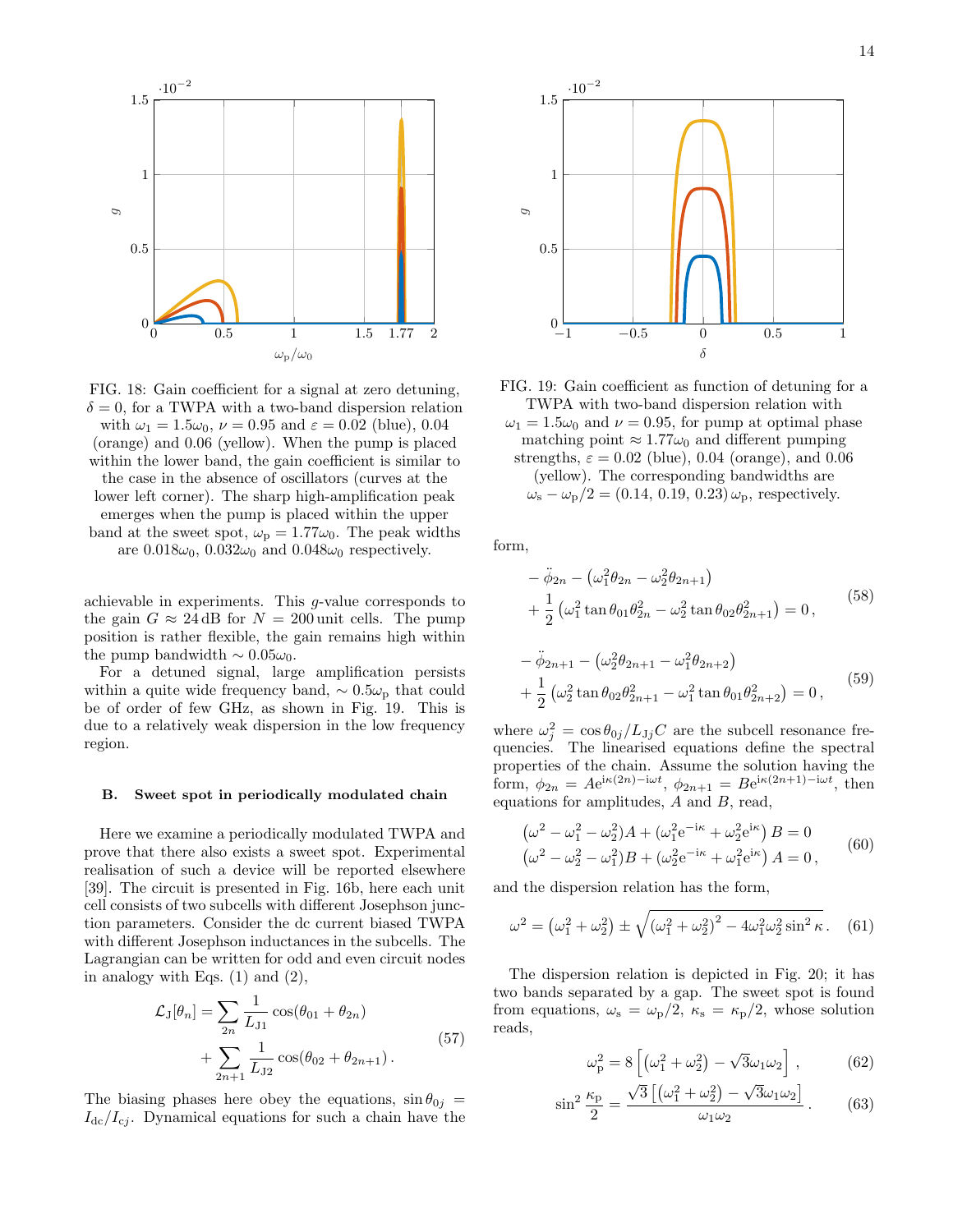

FIG. 20: Dispersion relation of a periodically modulated Josephson junction chain with  $\omega_2 = 1.25\omega_1$ ; it consists of two bands separated by a gap (solid lines),

dashed line indicates the dispersion relation in the absence of modulation, the circles indicate positions of phase matched points, they lie on a straight line within the no-up-conversion frequency region.

This solution is illustrated in Fig. 20: the positions of the pump and the signal at the degeneracy are indicated with the circles; they lie on a straight line at different sides of the gap in the region where the up-conversion is not possible. The gain in this setup is qualitatively similar to the TWPA with *LC*-oscillators.

# VI. CONCLUSION

In this paper, we propose a method for achieving a high gain for a lumped-element TWPA operating in the 3WM regime. The simple model of amplification in weakly dispersive medium [9, 10], relevant for kinetic inductance TWPAs and Josephson junction TWPAs at low frequencies predicts the gain up to 40 dB for a chain with 100 unit cells and a reasonable pump intensity. However, in practice, such a gain was never demonstrated. This was explained with a parasitic effect of generation of high harmonics and up-conversion processes [34]. We performed a detailed theoretical analysis of this regime including multiple pump harmonics and signal and idler up-converted modes. We identified a scaling parameter  $\mu$  that controls the gain and quantifies an interplay between the dispersion and the nonlinear wave interaction and found that the gain is strongly reduced for both small values as well as large values of  $\mu$ , although for different reasons. When the dispersion is weak in relation to the interaction, *i.e.* for small  $\mu$ , the generation of up-converted modes is prominent. In the opposite limit of strong dispersion in relation to the interaction, *i.e.* for large  $\mu$ , the phase mismatch becomes the dominant effect. This finding is supported by the experimental observations on a SNAIL-TWPA, and the data are in quantitative agreement with the theoretical simulations.

Our proposal concerns a different operation regime for which the cutoff frequency of the TWPA plays the central role. We proposed to place the pump close to the cutoff such that generation of up-converted modes is inhibited. Then, by solving the difference equations for discrete Josephson junction chain we found that there is a sweet spot where the pump and the signal are exactly phase matched. The sweet spot was proven to exist when the TWPA frequency spectrum consists of two bands separated by a gap. Studying different ways of engineering the two-band spectrum - by adding  $LC$ -oscillators or periodically modulating the chain parameters, we predicted that the gain at the sweet spot may achieve the values of order 25 dB within a few GHz amplification bandwidth for a chain with ∼ 200 unit cells and for moderate pump intensities.

#### VII. ACKNOWLEDGEMENTS

The project was supported by the Knut and Alice Wallenberg foundation via the Wallenberg Centre for Quantum Technology, and the EU Consortium OpenSuperQ. The authors acknowledge the use of the Nanofabrication Laboratory (NFL) at Chalmers University of Technology.

- [1] C. M. Caves, Quantum limits on noise in linear amplifiers, Phys. Rev. D 26, 1817(1982).
- [2] T. Yamamoto et al., Flux-driven Josephson parametric amplifier, Appl. Phys. Lett., 93, 042510 (2008).
- [3] N. Bergeal, et al., Phase-preserving amplification near the quantum limit with a Josephson ring modulator, Nature 465, 64 (2010).
- [4] N. Roch, et al., Tunable Nondegenerate Three-Wave Mixing Microwave Device Operating near the Quantum Limit, Phys. Rev. Lett. 108, 147701 (2012).
- [5] A. Roy and M. Devoret, Introduction to parametric amplification of quantum signals with Josephson circuits,

Comptes Rendus Phys. 17, 740 (2016).

- [6] J. Aumentado, Superconducting Parametric Amplifiers (Review), IEEE Microwave magazine, August 2020, p.45 (2020).
- [7] R. J. Schoelkopf and S. M. Girvin, Wiring up quantum systems, Nature 451, 664 (2008).
- [8] A. L. Cullen, A travelling-Wave Parametric Amplifier, Nature (London) 181, 332 (1958).
- [9] P. K. Tien and H. Suhl, A Traveling-Wave Ferromagnetic Amplifier, Proc. lnst. Radio Engrs. 46, 700 (1958).
- [10] P. K. Tien, Parametric amplification and frequency mixing in propagating circuits, J. Appl. Phys. 29, 1347